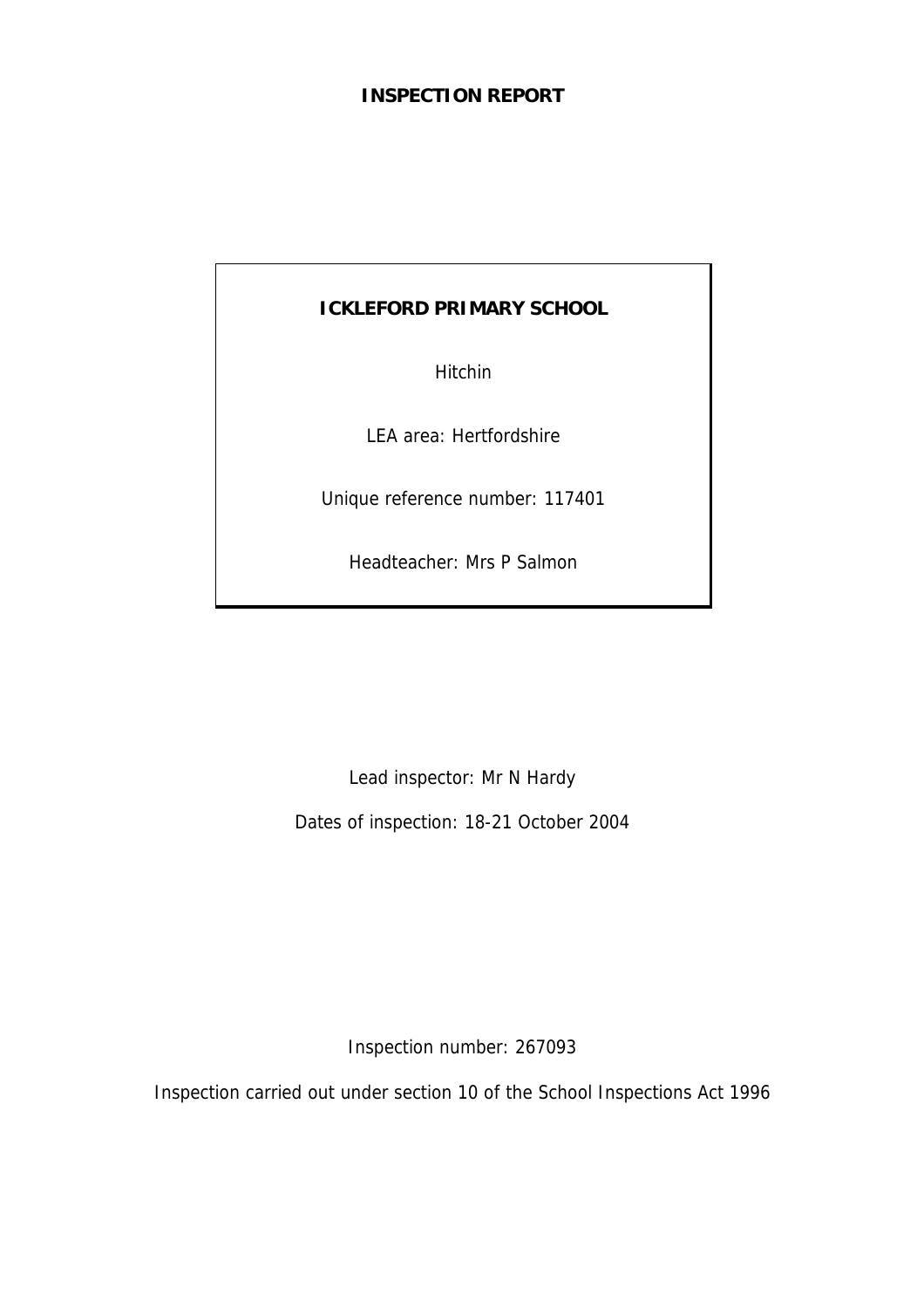## © Crown copyright 2004

This report may be reproduced in whole or in part for non-commercial educational purposes, provided that all extracts quoted are reproduced verbatim without adaptation and on condition that the source and date thereof are stated.

Further copies of this report are obtainable from the school. Under the School Inspections Act 1996, the school must provide a copy of this report and/or its summary free of charge to certain categories of people. A charge not exceeding the full cost of reproduction may be made for any other copies supplied.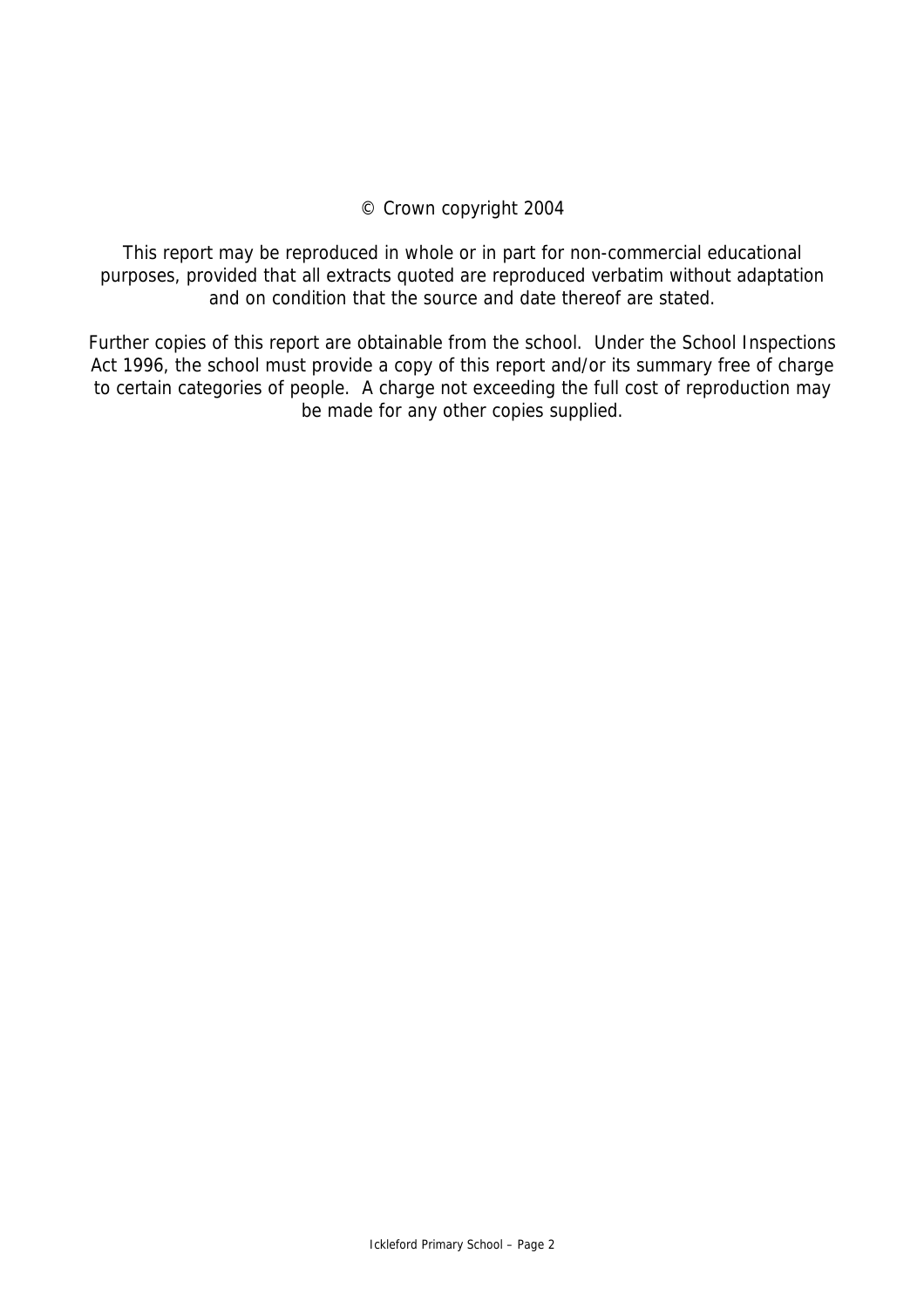# **INFORMATION ABOUT THE SCHOOL**

| Type of school:                           | Primary                                  |  |  |
|-------------------------------------------|------------------------------------------|--|--|
| School category:                          | Voluntary controlled                     |  |  |
| Age range of pupils:                      | $4 - 11$                                 |  |  |
| Gender of pupils:                         | Mixed                                    |  |  |
| Number on roll:                           | 206                                      |  |  |
| School address:                           | The Green<br><b>Ickleford</b><br>Hitchin |  |  |
| Postcode:                                 | <b>Hertfordshire</b><br><b>SG5 3YG</b>   |  |  |
| Telephone number:                         | 01462 459150                             |  |  |
| Fax number:                               | 01462 453910                             |  |  |
| Appropriate authority:                    | Governing Body                           |  |  |
| chair<br>0f<br>Name<br>— of<br>governors: | Rev M Holford                            |  |  |
| Date<br>οf<br>inspection:                 | previous April 1999                      |  |  |

# **CHARACTERISTICS OF THE SCHOOL**

Ickleford Primary School serves the village of Ickleford and the surrounding area. The school has Church of England voluntary controlled status. The school is of similar size to many other primary schools and has 206 pupils. More girls attend the school than boys. Most pupils are from a white British heritage and there is a small number of children from Asian and mixed race cultures. A small number of these pupils speak English as an additional language. There are no Traveller or refugee pupils at the school. The school received an Achievement award in 2002 and an Artsmark gold award for excellence in the promotion of the arts in 2003. A below average number of pupils are eligible to receive free school meals. An average number of pupils are on the schools special educational needs list. Several of these pupils have specific learning difficulties whilst others have speech and language, behavioural or physical difficulties. The percentage of pupils with statements of special educational needs is below that in many other schools. The percentage of pupils who change schools at times other than normal transfer is below average. The attainment of children on entry to the school is very wide but is judged to be average overall.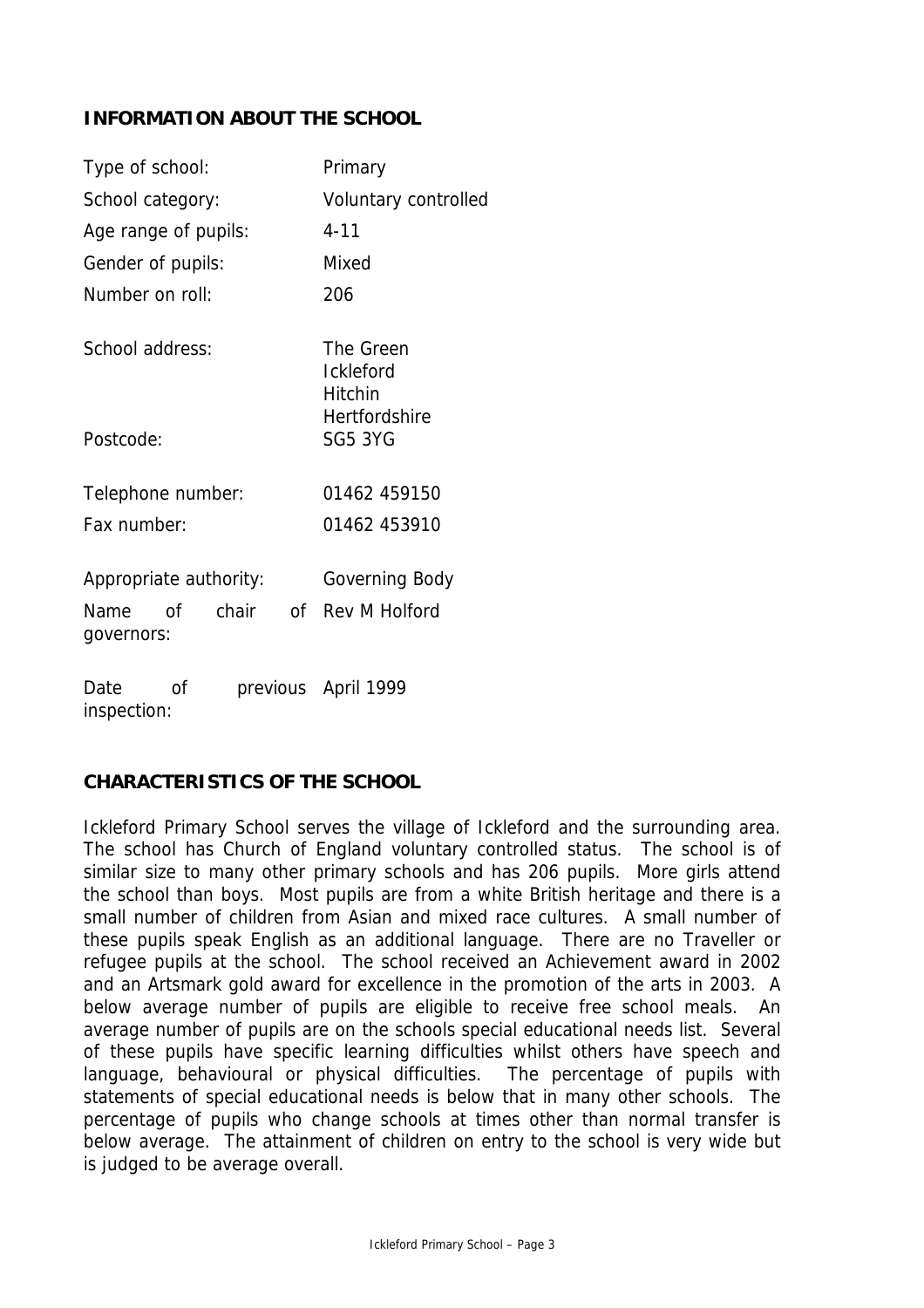# **INFORMATION ABOUT THE INSPECTION TEAM**

| Members of the inspection team |                  |                | <b>Subject responsibilities</b>                   |  |
|--------------------------------|------------------|----------------|---------------------------------------------------|--|
| 29262                          | Mr N Hardy       | Lead inspector | <b>Foundation Stage</b>                           |  |
|                                |                  |                | Science                                           |  |
|                                |                  |                | Art and Design                                    |  |
|                                |                  |                | Design and technology                             |  |
|                                |                  |                | Physical education                                |  |
|                                |                  |                | <b>Music</b>                                      |  |
| 9505                           | Mr D Haynes      | Lay inspector  |                                                   |  |
| 19897                          | Mr A Evans       | Team inspector | <b>Mathematics</b>                                |  |
|                                |                  |                | communication<br>Information<br>and<br>technology |  |
|                                |                  |                | History                                           |  |
|                                |                  |                | Special educational needs                         |  |
| 1963                           | Ms S Raychadhuri | Team inspector | English                                           |  |
|                                |                  |                | English as an additional language                 |  |
|                                |                  |                | Religious education                               |  |
|                                |                  |                | Geography                                         |  |

The inspection contractor was:

 PBM Brookbridge & Bedford Ltd 13A Market Place **Uttoxeter**  Staffordshire ST14 8HY

Any concerns or complaints about the inspection or the report should be made initially to the inspection contractor. The procedures are set out in the leaflet 'Complaining about Ofsted Inspections', which is available from Ofsted Publications Centre (telephone 07002 637833) or Ofsted's website (www.ofsted.gov.uk).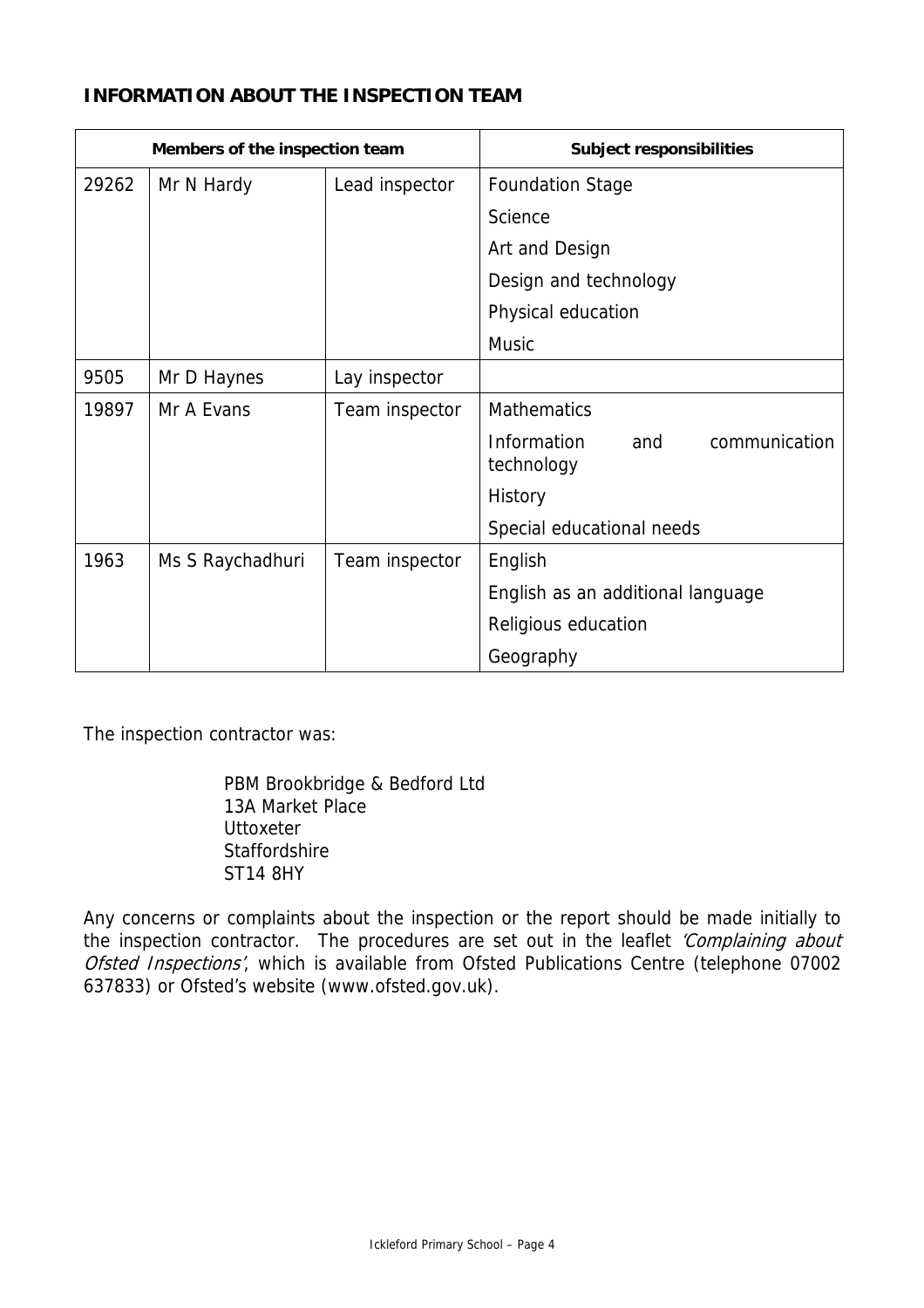# **REPORT CONTENTS**

|                                                                                                                                                                        | Page |
|------------------------------------------------------------------------------------------------------------------------------------------------------------------------|------|
| <b>PART A: SUMMARY OF THE REPORT</b>                                                                                                                                   | 6    |
| <b>PART B: COMMENTARY ON THE MAIN INSPECTION FINDINGS</b>                                                                                                              |      |
| <b>STANDARDS ACHIEVED BY PUPILS</b>                                                                                                                                    | 8    |
| Standards achieved in areas of learning and subjects.                                                                                                                  |      |
| Pupils' attitudes, values and other personal qualities                                                                                                                 |      |
| <b>QUALITY OF EDUCATION PROVIDED BY THE SCHOOL</b>                                                                                                                     | 10   |
| Teaching and learning<br>The curriculum<br>Care, guidance and support<br>Partnership with parents, other schools and the community<br><b>LEADERSHIP AND MANAGEMENT</b> | 14   |
| <b>COMMUNITY PROVISION</b>                                                                                                                                             | 15   |
| PART C: THE QUALITY OF EDUCATION IN AREAS OF LEARNING AND<br><b>SUBJECTS</b>                                                                                           | 17   |
| AREAS OF LEARNING IN THE FOUNDATION STAGE                                                                                                                              |      |
| <b>SUBJECTS IN KEY STAGES 1 AND 2</b>                                                                                                                                  |      |
|                                                                                                                                                                        |      |

# **PART D: SUMMARY OF THE MAIN INSPECTION JUDGEMENTS 28**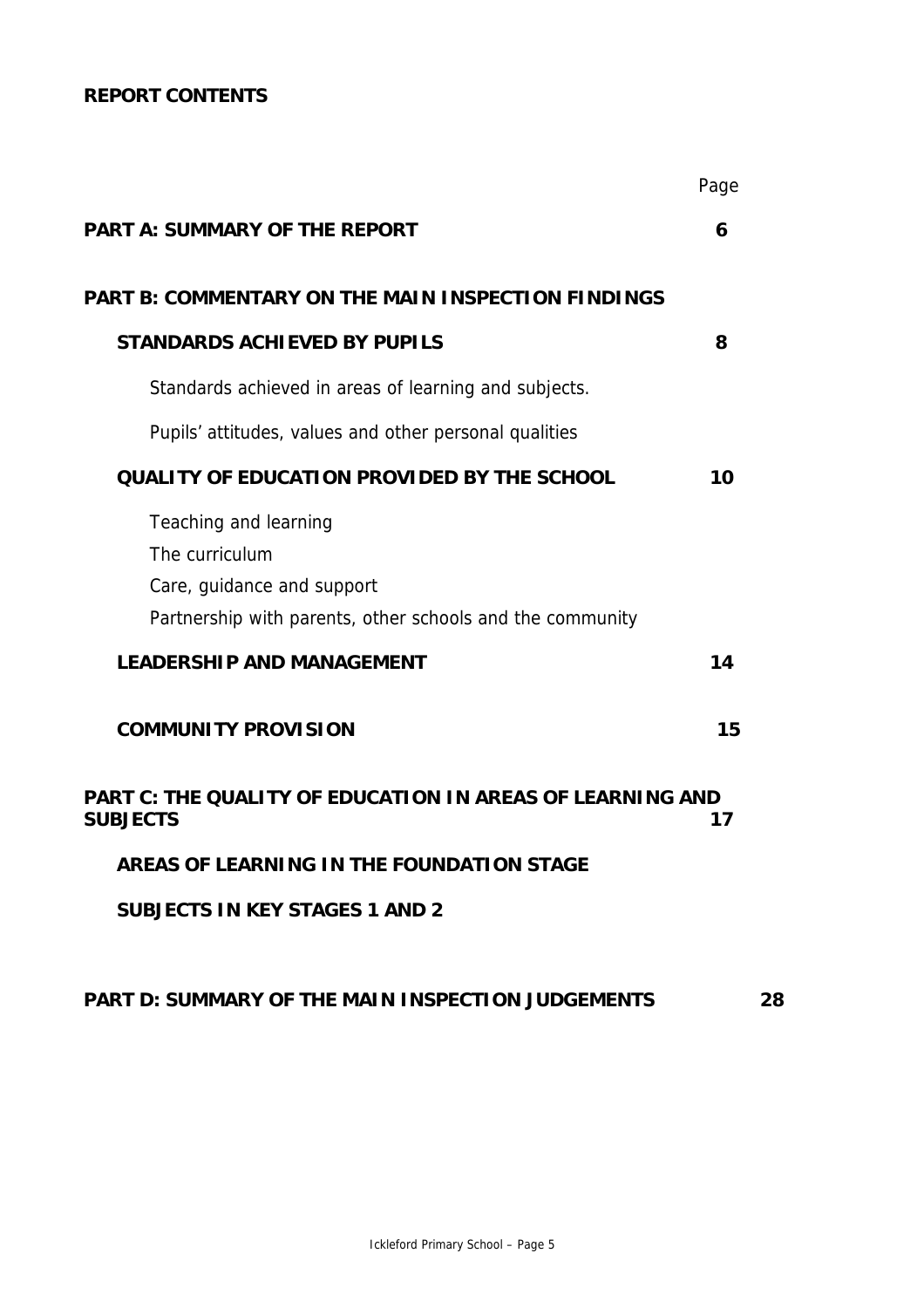# **PART A: SUMMARY OF THE REPORT**

# **OVERALL EVALUATION**

**This is a very good school that provides very good value for money.** The standards attained by pupils in Year 6 are well above average in English, mathematics and science with pupils achieving very well when compared with their attainment on entry. The quality of teaching and the curriculum are consistently good. The leadership provided by the headteacher, key staff and governors is very good, providing a clear direction for the school.

The school's main strengths and weaknesses are:

- by Year 6 the standards achieved are well above average in English, mathematics and science;
- standards in music and art and design are well above expected levels;
- pupils with special educational needs, those who speak English as an additional language and those who are identified as having particular gifts and talents achieve very well;
- the leadership of the school provided by the headteacher, key staff and governors is very good;
- the quality of support provided by the special needs co-ordinator and teaching assistants is very good;
- pupils spiritual, moral, social and cultural development is very good;
- teaching and learning are good across the school;
- the systems to assess the pupils' progress and achievement are rigorous;
- opportunities to extend their learning through clubs and activities are very good;
- the provision of resources to facilitate outdoor spontaneous play for Reception age pupils is unsatisfactory;
- links with parents and the community are very good;
- the quality of marking is not always consistent and does not provide pupils with sufficient information about how to improve their work.

| Results in National<br>Curriculum tests at the end |      | similar schools |       |      |
|----------------------------------------------------|------|-----------------|-------|------|
| of Year 6, compared with:                          | 2002 | 2003            | 2004  | 2004 |
| English                                            |      |                 | m     | A*   |
| <b>Mathematics</b>                                 |      |                 | A*    | A*   |
| Science                                            |      |                 | $A^*$ | A*   |

#### **STANDARDS ACHIEVED**

Key: A - well above average; B – above average; C – average; D – below average; E – well below average Similar schools are those whose pupils attained similarly at the end of Year 2.

Please note that A<sup>\*</sup> indicates performance within the top five percent of result in the country.

**Pupils achieve very well.** From average levels of attainment on entry to the school, by Year 6 pupils achieve results that are well above average in English, mathematics and science. The most recent results from 2004 show that in English, a well above average number of pupils achieved the more difficult Level 5. A very high percentage of pupils achieved this level in both mathematics and science. These results compare very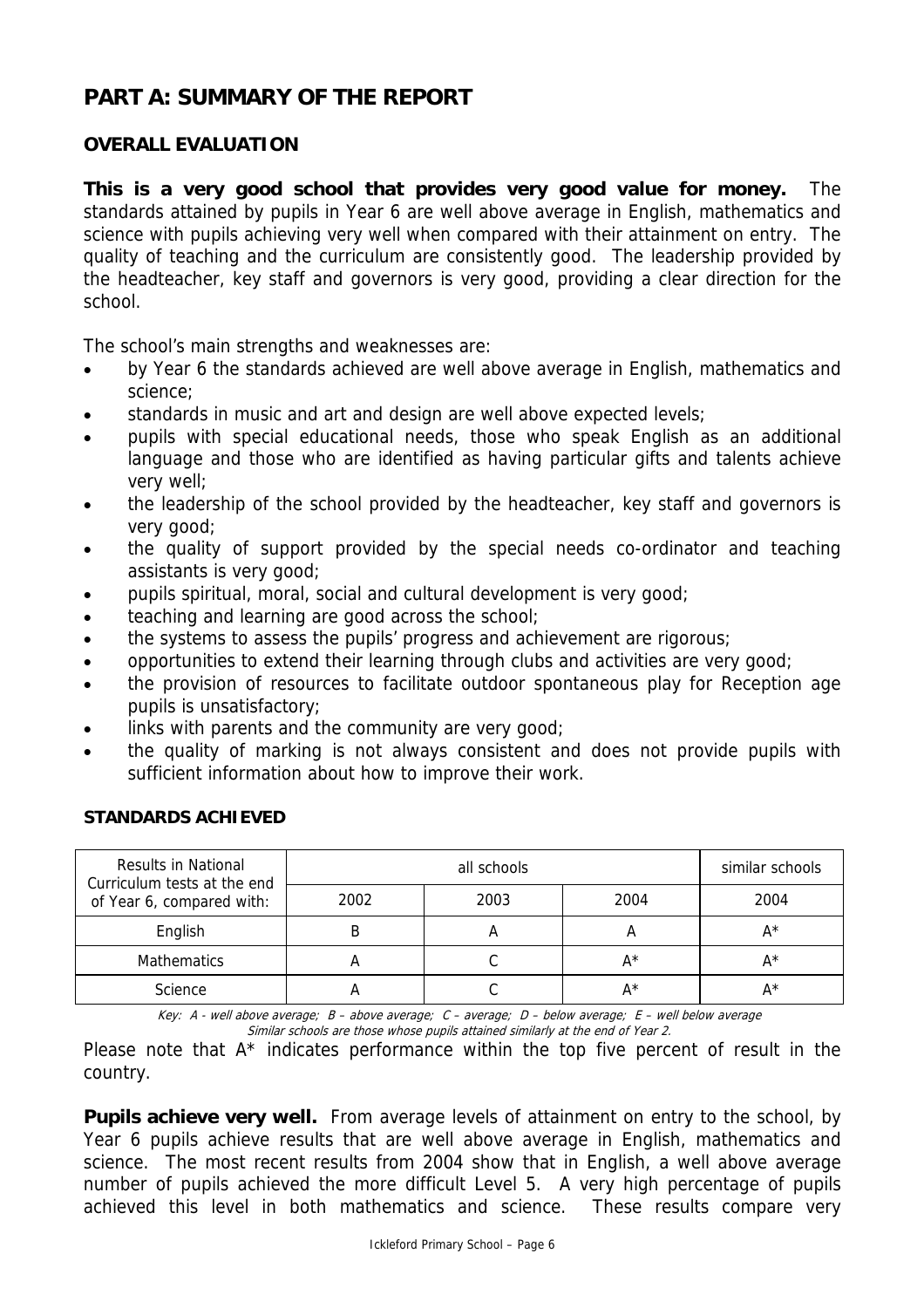favourably with those achieved by pupils in similar schools. Pupils identified as having special educational needs and those who speak English as an additional language also achieve very well, making progress similar to that shown by their peers. In the 2004 national tests in Year 2, attainment in reading was average; it was above average in writing and was well above average in mathematics. Current standards in Year 2 are above average in reading, writing and mathematics. The standards attained by children in the Reception year are currently at typical levels for their age. Standards are well above average in music and art and design. They are above average in information and communication technology and religious education; no clear judgement could be made in other subjects**. Pupils' spiritual, moral, social and cultural development is very good.** Attitudes and behaviour are good overall and are very good in the infants. Attendance and punctuality are very good.

## **QUALITY OF EDUCATION**

**The quality of education provided is good. Teaching is good** with eight out of every ten lessons good or better whilst many were very good. Much of this very good teaching was in music and art and design as well as English, mathematics and science and this enables the pupils to achieve well above average standards in all these subjects. The teachers plan their lessons very well so that almost all pupils are interested, motivated and receive a very good level of challenge in lessons. The special educational needs coordinator and the teaching assistants, together with the teachers, provide a very good programme of support for pupils of differing abilities and those who speak English as an additional language. Considerable efforts are made to ensure that all pupils are given opportunities to achieve their best. Assessment procedures are used well to track the pupils' progress. The broad and balanced curriculum provides well for the pupils' learning. Very good provision of additional activities in sport, music and academic subjects enhances the pupils' social and personal development.

#### **LEADERSHIP AND MANAGEMENT**

**The leadership of the headteacher, senior staff and governors is very good** and provides a very clear direction for the school. All involved have high aspirations for the pupils and this has a direct impact on the high standards pupils achieve and in the mature way they conduct themselves. There is a very clear focus on high achievement which is underpinned by effective planning and use of resources. The headteacher, staff and governors work very well as a team and this is ensuring that high standards are maintained and that areas for improvement are identified and addressed. The governors are very supportive of the school and possess a very good knowledge of its strengths and weaknesses. The management of the school is good and enables the school to operate effectively. All the relevant statutory requirements including those on inclusion and equality are fully met.

## **PARENTS' AND PUPILS' VIEWS OF THE SCHOOL**

Both parents and pupils have very positive views of the school. The returns made in the parents questionnaire and at the parents meeting illustrate their view that teaching is good, that behaviour is good and that the leadership of the school is very good. Parents also appreciate the very good quality of the information they receive about the progress their children are making through pupils reports and meetings with teachers. Pupils enjoy attending the school because as one pupil put it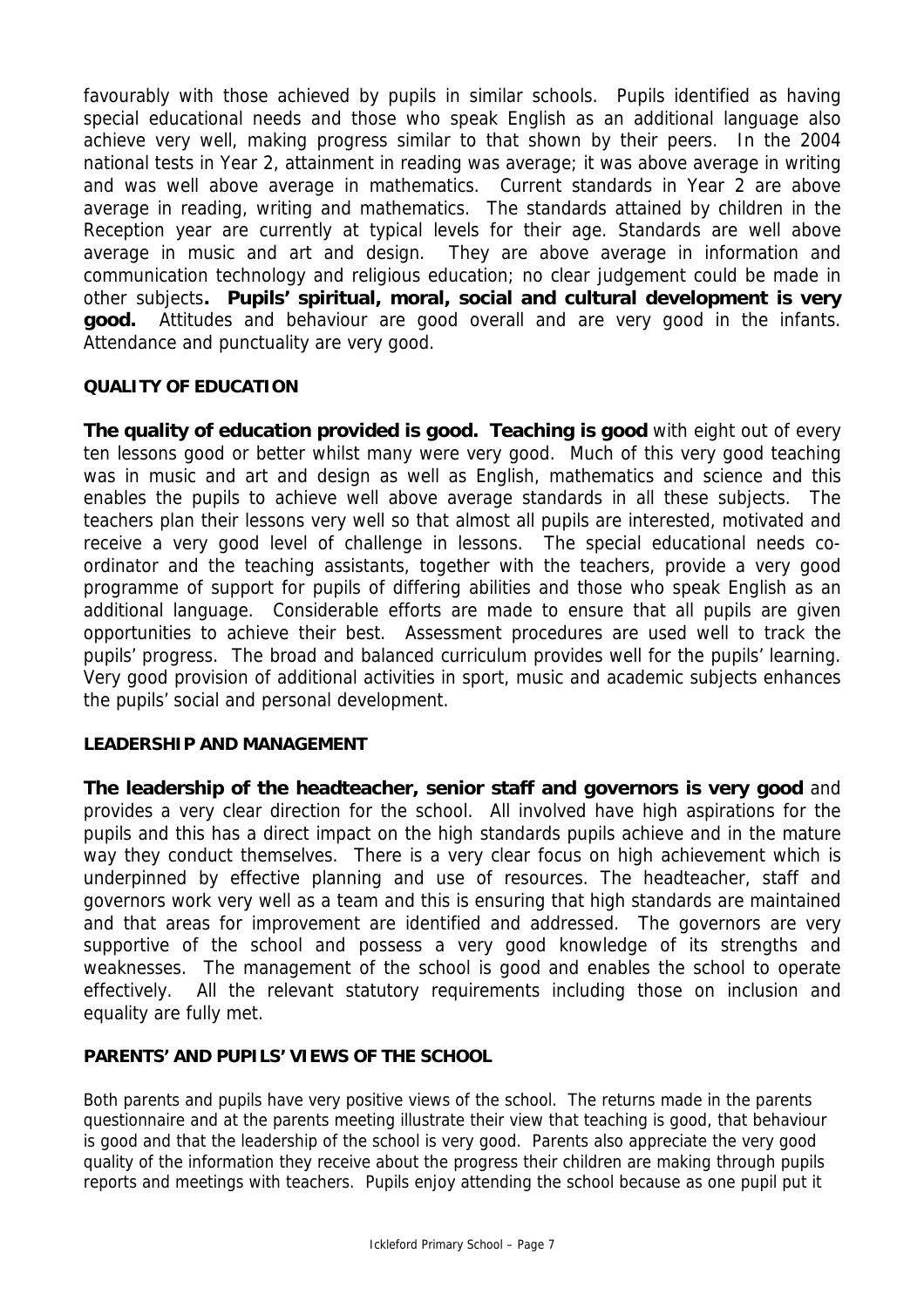they felt "safe and secure". Bullying, they say, is not an issue. Most of them enjoy their lessons, know they are expected to work hard and have to behave.

#### **IMPROVEMENTS NEEDED**

The most important things the school should do to improve are:

- to improve the provision for the Reception age children to facilitate outdoor spontaneous play;
- to improve the quality of marking across the school.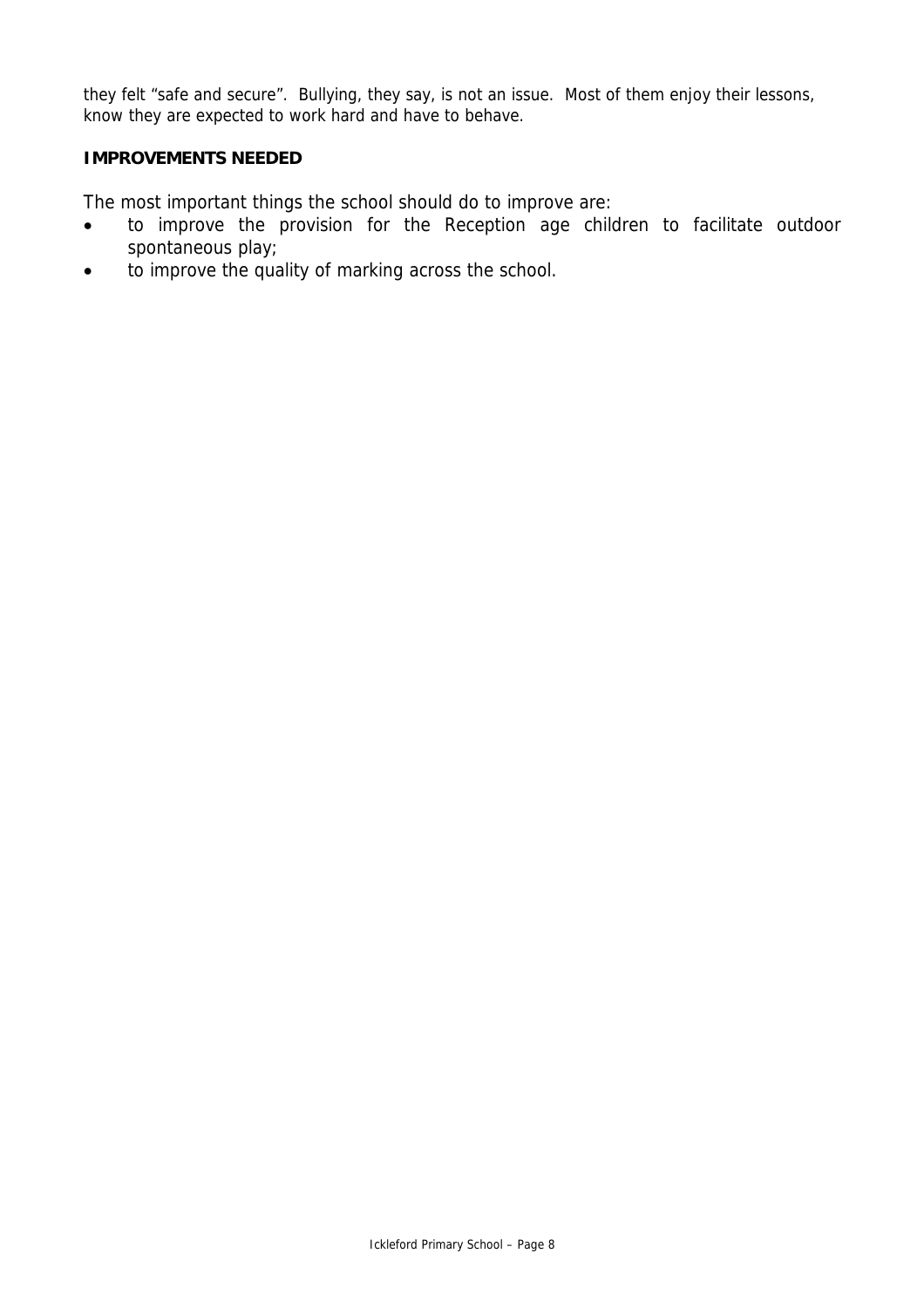# **PART B: COMMENTARY ON THE INSPECTION FINDINGS**

# **STANDARDS ACHIEVED BY PUPILS**

# **Standards achieved in areas of learning and subjects.**

Pupils achieve well in Years 1 and 2 and very well by Year 6. The standards being attained by pupils in Year 6 are well above the average in English, mathematics and science and pupils are achieving very well in these subjects. Standards in art and design and in music are also well above expected levels. Levels of attainment in information and communication technology, history, geography and religious education are above average. There was insufficient opportunity to make judgements on standards and the quality of teaching in physical education and design and technology. Standards achieved by pupils in Year 2 in 2004 were above average in writing and well above average in mathematics. They were at average levels in reading.

#### **Main strengths and weaknesses**

- In the national tests taken in 2004 Year 6 pupils achieved results that were well above average in English and were within the top five percent in the country in mathematics and science. A high percentage of pupils achieved the more difficult Level 5 in each of the subjects.
- Pupils who are identified as having special educational needs and those who speak English as an additional language achieve very well.
- Standards are above average in writing; mathematics, and in art and design and music in the infants.

## **Commentary**

1. Results achieved by pupils in Year 6 in English, mathematics and science improved sharply in 2004 when compared with those achieved in 2003 and are much more in line with the school's previous results. Standards fell in 2003 largely because of the higher than average number of pupils in the cohort who were identified as requiring additional educational support together with several pupils new to the school who arrived either in Year 5 or Year 6. In 2004, all pupils, including those with special educational needs and those who speak English as an additional language achieved the expected Level 4 in both English and science and almost all did so in mathematics. A very high proportion of pupils attained the above average Level 5 in all three subjects with the number reaching this level in mathematics and science being amongst the top five percent in the country. This resulted in very good value added scores when these results are compared with the results achieved by these same pupils when in Year 2. During the inspection there were no significant differences between the performance of either boys or girls.

#### **Standards in national tests at the end of Year 6 – average point scores in 2004**

| Standards in:      | School results | National results |
|--------------------|----------------|------------------|
| English            | 29.8(28.6)     | 26.9(26.8)       |
| <b>Mathematics</b> | 30.6(26.8)     | 27.0(26.8)       |
| Science            | 31.9(29.1)     | 28.6 (28.6)      |

There were 28 pupils in the year group. Figures in brackets are for the previous year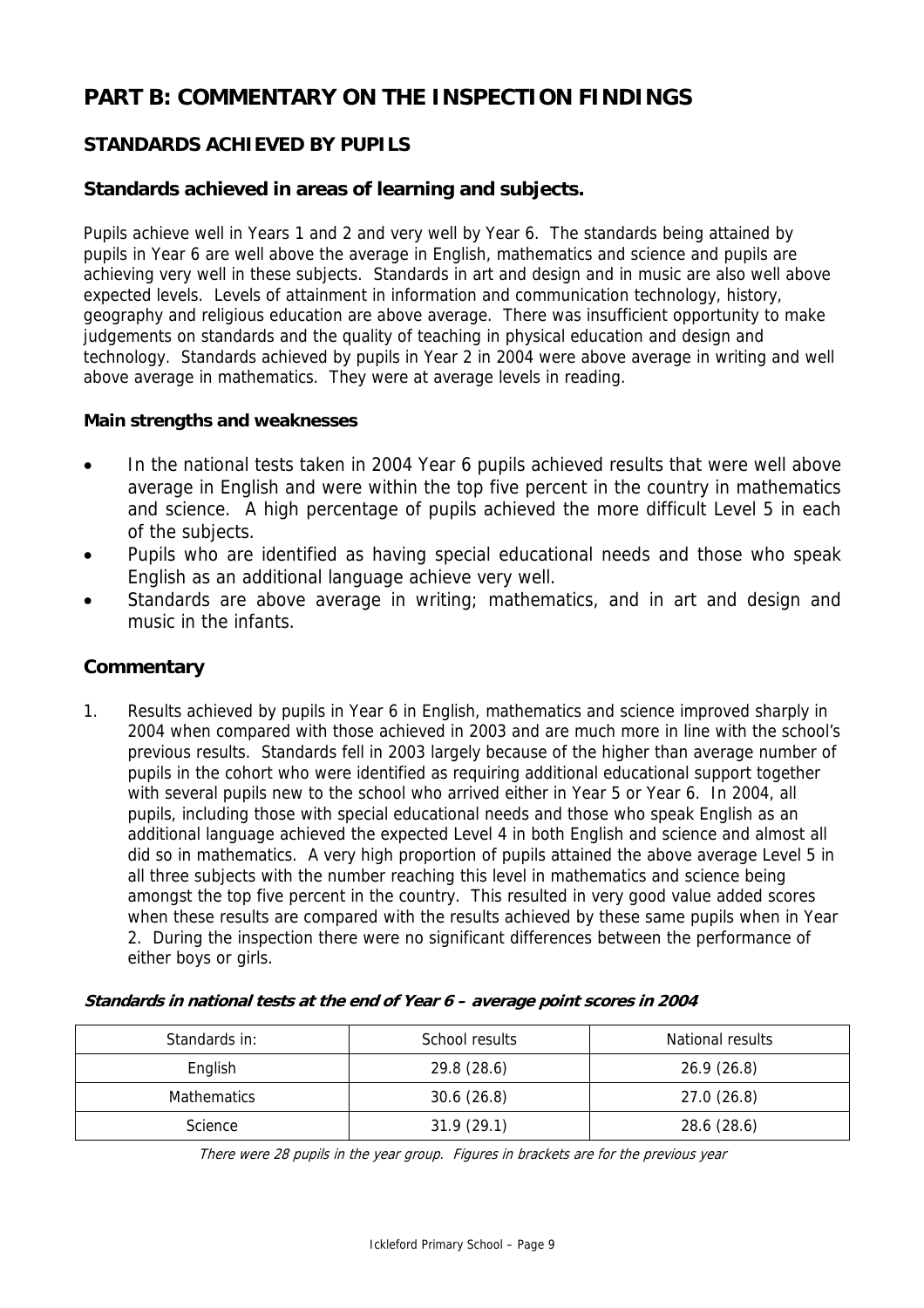- 2. When these results are compared with those from other similar schools based on the number of pupils known to be eligible to receive free school meals, results are very high and within the top five percent in the country in all three subjects. Of particular note are the achievements of those pupils identified as having special educational needs and those who speak English as an additional language. Because their specific needs are identified at an early stage and very good help and support quickly provided most of these pupils make very good progress and achieve very well. Pupils who are identified as being particularly gifted and talented are provided with suitably challenging work that fully meets their needs. These pupils achieve very well and reach their full potential.
- 3. Results in 2004 achieved by pupils in Year 2 show that standards in reading fell from those attained in 2003 and are at average national levels overall. Standards attained by boys were below national average levels in reading. However, results in writing and in mathematics rose and are now above average in writing and well above average in mathematics. The number of pupils attaining the more difficult Level 3 was above average in writing and well above average in mathematics. Over the last five years the results achieved by the school have improved at similar rates to those Year 2 pupils in other schools.

| Standards in: | School results | National results |
|---------------|----------------|------------------|
| Reading       | 16.1(17.5)     | 15.8(15.7)       |
| Writing       | 15.7(15.0)     | 14.6(14.6)       |
| Mathematics   | 17.8(16.0)     | 16.2(16.3)       |

#### **Standards in national tests at the end of Year 2 – average point scores in 2004**

There were 30 pupils in the year group. Figures in brackets are for the previous year

4. When children first enter the Reception class their levels of attainment are very wide but are broadly average for their age. Current standards are average with regard to all the required areas of learning although some children exceed this. Children at this stage achieve well because teaching is good and they receive good levels of challenge and support to extend their thinking and learning. The provision for their personal development is good and enables them to settle quickly into the routines of the school. Interesting tasks motivate most children to learn and helps them to achieve well.

## **Pupils' attitudes, values and other personal qualities**

Attendance levels are well above the national average. Punctuality is also very good. Pupils' attitudes and behaviour are good overall but are very good in the infants. Provision for pupils' personal development is good and that for their spiritual, moral, social and cultural development is very good.

## **Main strengths and weaknesses**

- Most pupils are interested in their lessons and are eager to learn and join in with the wide range of sporting, musical and academic activities organised during lunchtimes and after school.
- A lack of bullying and harassment ensures that pupils enjoy coming to school because they feel safe and secure.
- Most pupils are confident and have very good levels of self-esteem.
- Pupils' spiritual, moral, social and cultural development are very good overall.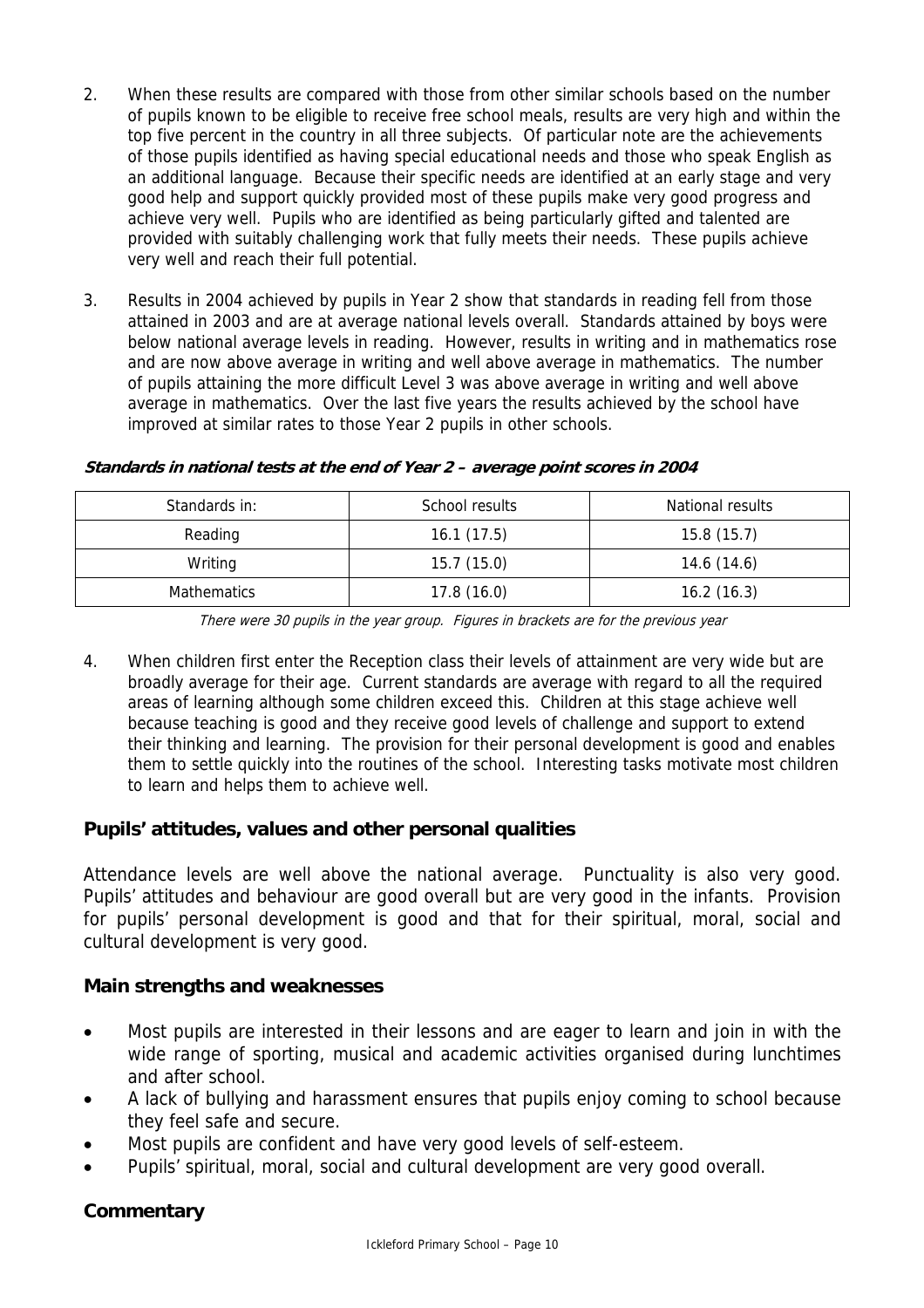- 5. Most pupils show a keen interest in their lessons and other activities offered by the school are very well attended, for example, almost seventy pupils receive additional music tuition. Pupils in the infants have very good attitudes and behave very well. In the juniors, while attitudes and behaviour of the vast majority remain good, a small number of pupils find it difficult to focus on what they are to learn and sometimes provide challenging behaviour. Almost all pupils are eager to take part in discussions in lessons and offer mature and sensible contributions. Relationships between pupils and adults are good and based on mutual respect. Most pupils are confident and have very good levels of self-esteem, which are promoted very well by the teachers who value contributions to lessons. No incidents of harassment or bullying were observed during the inspection and pupils report that these very rarely occur. Appropriate systems are in place to record any incidents and prompt action taken to address these.
- 6. Pupils spiritual, moral social and cultural development is very good overall. Their spiritual development is good and there are examples in history and religious education of pupils developing a good understanding of, for example, children in Victorian times and the hardships they had to endure. Pupils empathised well with these children. Moral, social and aspects of pupils' cultural development are very good. Throughout the school pupils demonstrate care and consideration for each other and for adults. The school has established a buddy system in which older pupils look after the younger ones, and especially on wet days, give their time to read to younger ones and play games with them. Social opportunities through the very good range of activities available in the school help to raise pupils' interest in healthy sporting competition and the idea of giving to others through the activities of the choir and orchestra. The musical and artistic aspects of pupils' cultural development are very good with pupils achieving very good standards in both areas. Pupils' understanding of other faiths and cultures is good and results from good quality teaching and pupils' mature attitudes. There have been no exclusions in the current year and none during the previous school year.
- 7. Attendance and punctuality are very good and parents are playing a full part in ensuring that this remains the case. Attendance has been consistently above the national average since the previous inspection. However, the system in place to contact parents on day one following any unexplained absence is not consistently applied.

| Authorised absence |     | Unauthorised absence |     |
|--------------------|-----|----------------------|-----|
| School data        | 3.6 | School data          |     |
| National data      |     | National data        | 0.4 |

#### **Attendance in the latest complete reporting year (%)**

The table gives the percentage of half days (sessions) missed through absence for the latest complete reporting year.

## **QUALITY OF EDUCATION PROVIDED BY THE SCHOOL**

The quality of teaching is good and the pupils benefit from a broad curriculum that enables them to make good progress and to achieve very well overall. A very good range of additional activities in sport, music and academic subjects helps pupils to develop their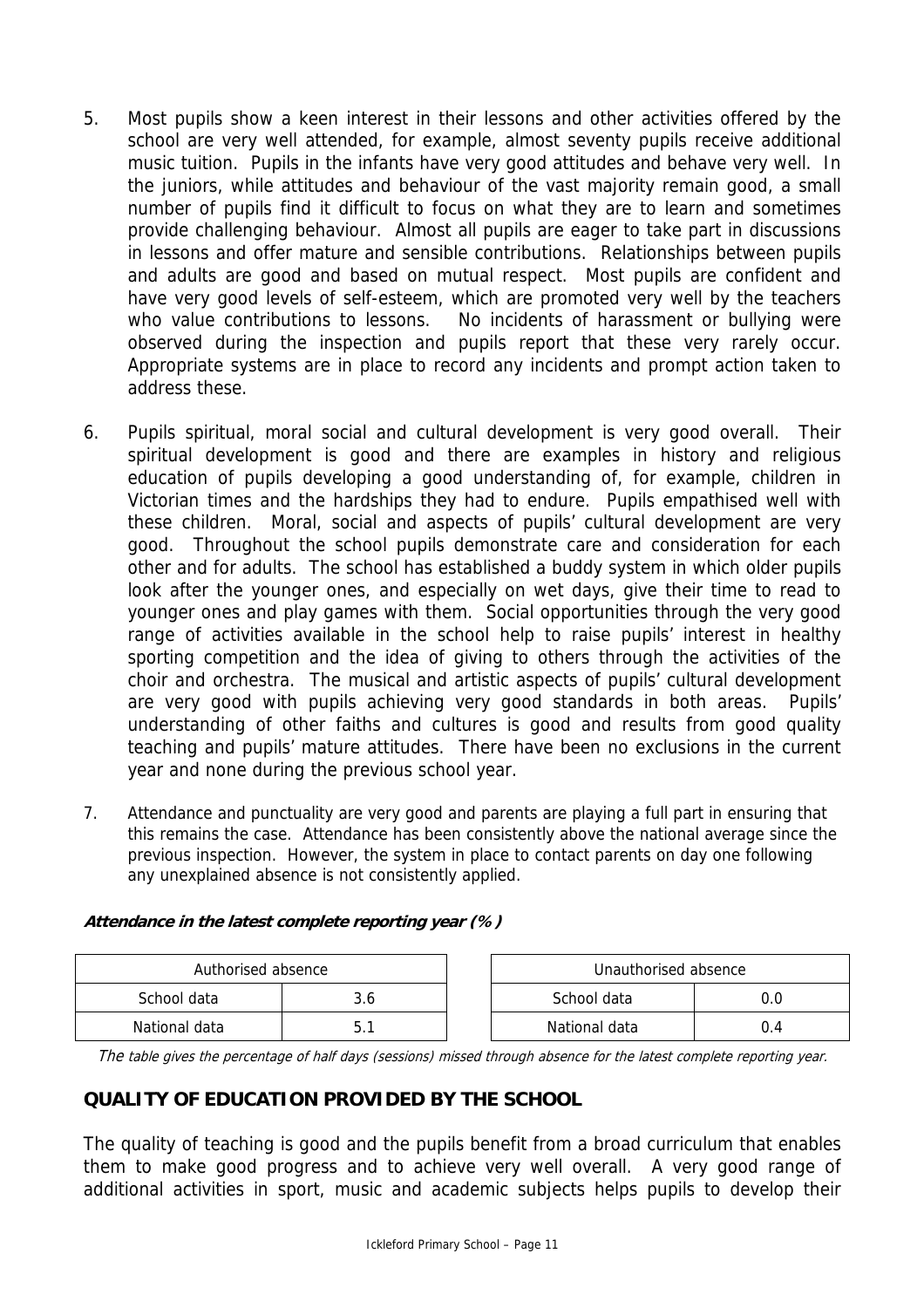personal skills very well. There is a very good ethos within the school which is based on hard work, a desire to learn, and caring for others.

# **Teaching and learning**

Teaching is good overall and results in the pupils learning effectively. Assessment is good overall and has some very good features although there are also areas in need of improvement.

# **Main strengths and weaknesses**

- Teachers have high expectations of pupils' performance and ensure that they work hard.
- Teachers' lesson planning is very clear and detailed.
- Teaching assistants are used very effectively to support pupils with special educational needs.
- Literacy, numeracy and information and communication technology are used well to support learning in other subjects.
- Teachers' marking does not always make clear to pupils how they could improve their work.

- 8. Parents are happy with the quality of teaching. The inspection team agrees. Over three quarters of the teaching was good or better and there was no unsatisfactory teaching.
- 9. Teaching across the school is good with many strong features. Teachers have implemented the national literacy and numeracy strategies with confidence. In English and mathematics, under the strong leadership of the co-ordinators, the strategies are well embedded and as a result, the teaching and learning in these subjects are good. In mathematics and science, the teaching ensures that pupils learn through investigation. In addition, teachers plan a good range of work in which literacy, numeracy and information and communication technology skills are used in other subjects and which make the tasks more interesting, relevant and challenging to the pupils.
- 10. Most lessons motivate and interest pupils. Teachers plan lessons carefully, including precisely what skills are to be taught. Learning objectives are shared so that the pupils are aware of what they are expected to achieve by the end of the lesson. A great deal of learning is packed into most lessons. Expectations are often high and tasks are suitably matched to the varying needs of the pupils in the class. Teaching was particularly effective in Years 1 and 6 where teachers consistently maintained very high expectations of the pupils' performance and set high standards.
- 11. Teaching assistants have been well trained to support pupils who have a special educational need and those who require additional support in learning English. This is paying off very well and results in these pupils concentrating fully on their work and contributing positively to discussions. Teaching assistants are well informed about the needs of individual pupils and the role the teacher expects them to play in particular lessons or in withdrawal groups. Pupils with special educational needs are provided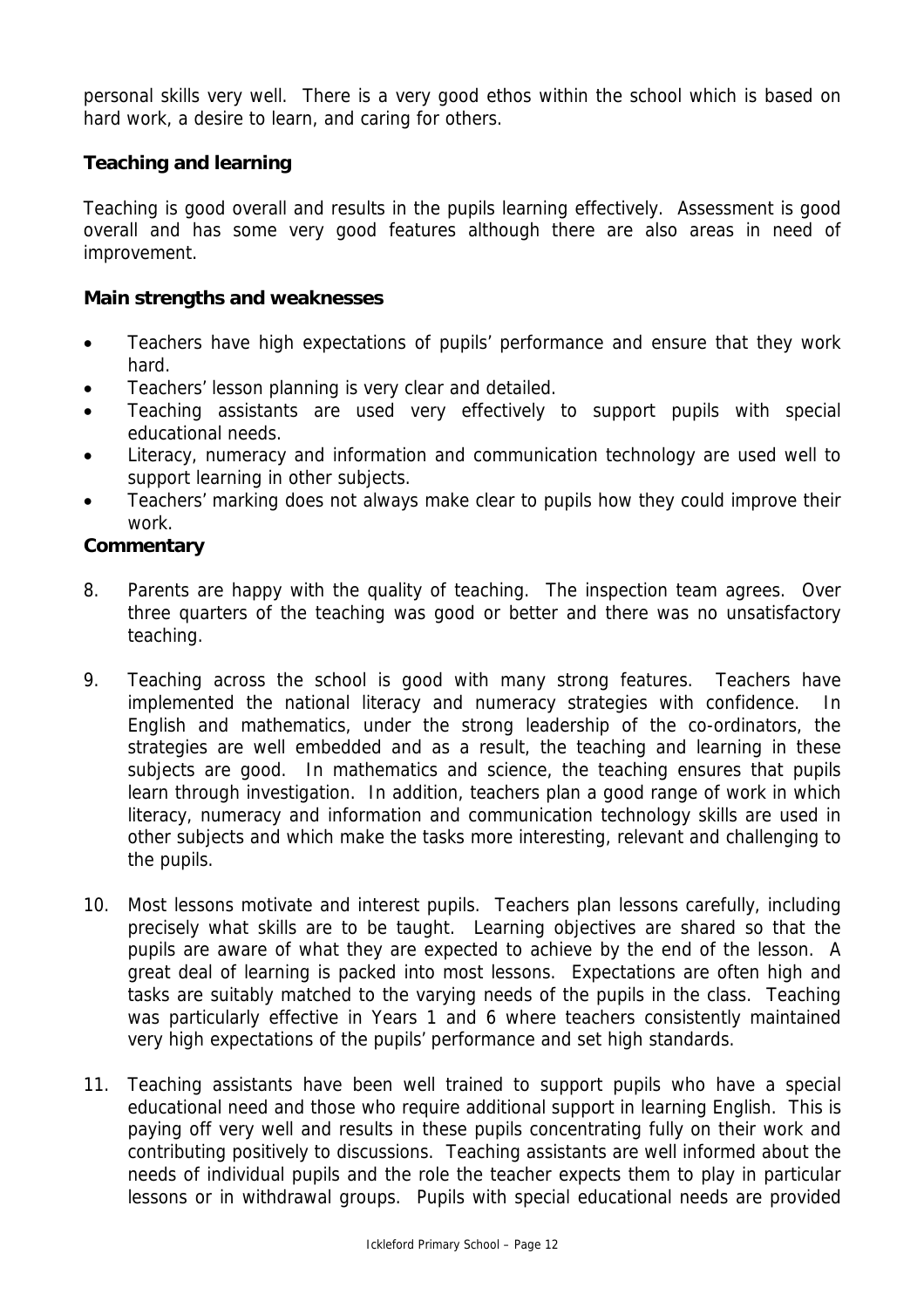with very effective support from class teachers and teaching assistants. Their individual education programmes are used very effectively to guide their work.

| Excellent | Very good | Good     | Satisfactory | Unsatisfactory | Poor  | Very Poor |
|-----------|-----------|----------|--------------|----------------|-------|-----------|
| (0%)      | 9(25%)    | 20 (55%) | $(20\%)$     | $0(0\%)$       | 0(0%) | $0(0\%)$  |

#### **Summary of teaching observed during the inspection in36 lessons**

The table gives the number of lessons observed in each of the seven categories used to make judgements about lessons; figures in brackets show percentages where 30 or more lessons are seen.

12. Assessment systems and procedures are used well in the school overall and there are some areas of particular strength but some where improvements could be made. In many subjects the progress of pupils is measured and recorded on a daily basis through the annotations to be found in teachers' planning and records made by teaching assistants. This is particularly well done in English, mathematics and science. Regular formal assessment in these subjects helps to inform teachers about how successful their teaching has been. A particular strength is the year on year tracking of pupils' progress and how well they are achieving. Where there are areas of concern, support for pupils is quickly and effectively organised. The data from the various assessments is rigorously and effectively analysed by the co-ordinator and information is passed on to teachers. Assessment of pupils' progress and achievement in the other subjects in the curriculum are made less regularly but by the end of the year teachers have a clear picture of what pupils have learned in all subjects. This information is provided for parents through the very good pupil reports and at parents meetings. The quality of teachers' marking is not always consistent. Although work is usually regularly marked comments in pupils' books do not provide sufficient guidance on areas for improvement. Targets for the improvement of work are set, but with the exception of English, are not recorded formally and there was little reference to targets in lessons during the inspection.

## **The curriculum**

The school offers a rich curriculum, which prepares the pupils very well for secondary school. Accommodation is good overall and there is a wide range of learning resources for all subjects.

#### **Main Strengths and weaknesses**

- The curriculum is a rich one, in which the creative arts maintain a strong presence.
- There is very good provision for pupils with special educational needs.
- The curriculum is enriched by a very wide range of clubs and school visits.
- The outside area for the Reception children is unsatisfactory.

#### **Commentary**

13. The school offers a broad, rich curriculum, which affords very good preparation for secondary school. There is a strong focus on giving the pupils opportunities to use their literacy, numeracy and information and communication technology skills in a wide range of subjects. The creative arts are also given prominence, with a strong focus on art and music. Last year, the school was one of only two primary schools in Hertfordshire to gain the Artsmark Gold Award in recognition of this commitment. Currently, about 70 pupils take advantage of opportunities for instrumental music tuition from visiting teachers. Whilst higher attaining pupils are challenged through extension activities, there are very effective support programmes in place to help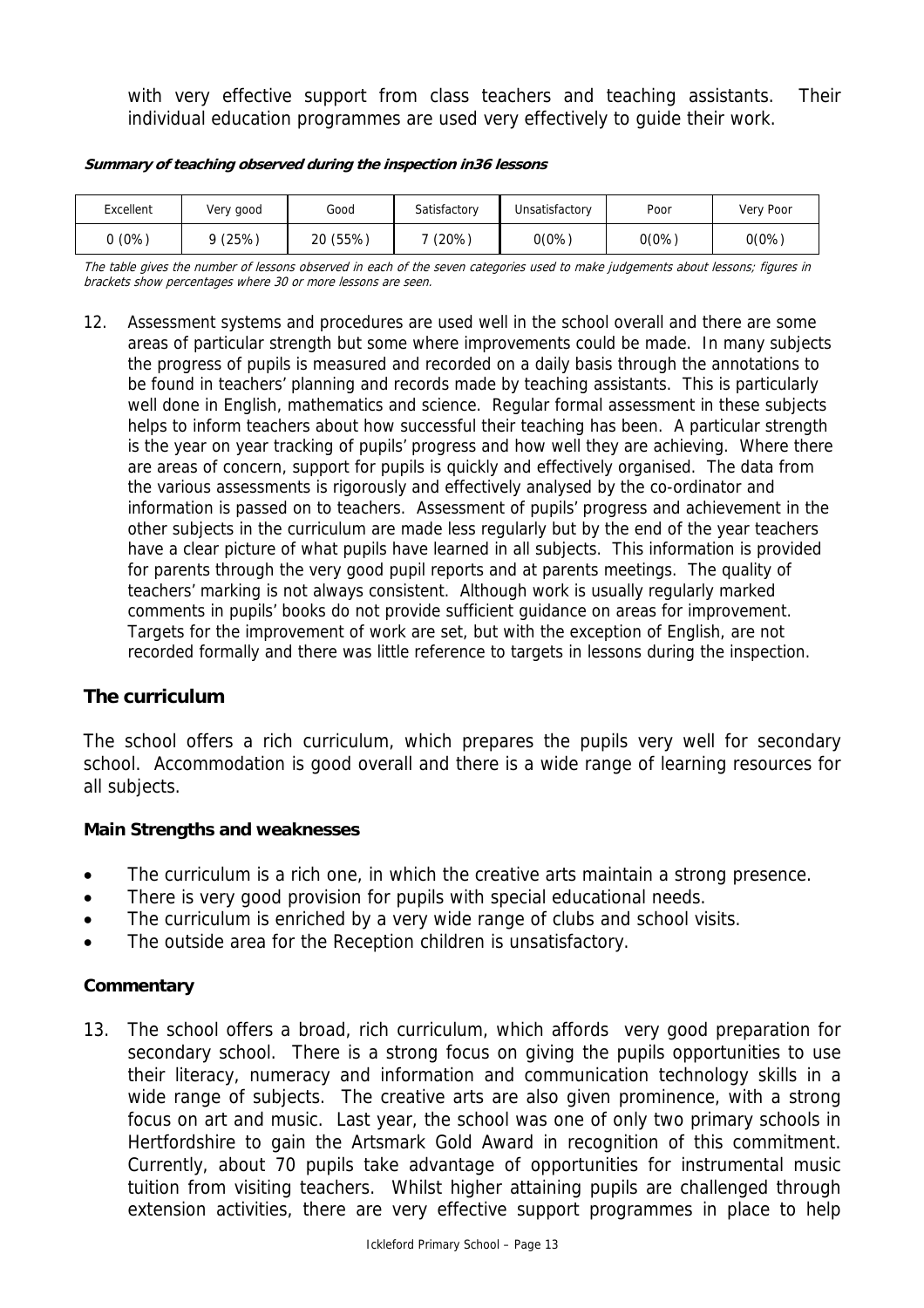lower attaining pupils and those with special educational needs. The teachers plan very thoroughly for the work that the pupils will do each term and each week, paying close attention to differing needs. The school meets statutory requirements for all subjects of the National Curriculum and for religious education.

- 14. Provision for extra-curricular activities is very good. A very wide range of wellattended lunchtime and after-school clubs allows the pupils to pursue their interests outside lessons and parents appreciate this. These include recorders, choir, orchestra, drama, information and communication technology, French, Latin, board games, football and netball. The choir has sung at the Royal Albert Hall. Learning is enriched by a good number of school visits to places of worship, museums and to places of interest. There are residential visits to Kingswood and to the Isle of Wight for the older pupils. The school makes very good use of the knowledge and expertise of visitors, whenever possible.
- 15. Despite a reduced budget, the school is well staffed to meet the requirements of the National Curriculum. Learning support assistants and administrative staff play a very effective role and staff work hard to keep the building clean and tidy. The accommodation is good overall. The outside play area for Reception children, however, is unsatisfactory. It is very small and cannot meet the requirements for spontaneous adventurous and creative play. There is a wide range of resources to support teaching and learning in all subjects. The non-fiction library is well stocked with books to support learning in a range of subjects.

## **Care, guidance and support**

Provision for the care and welfare of pupils is good and there is a very good level of personal support for pupils. There are good procedures to seek the views of pupils.

## **Main strengths and weaknesses**

- The school provides very high level of personal support for its pupils.
- No structured or guided lunchtime play activities are available for pupils.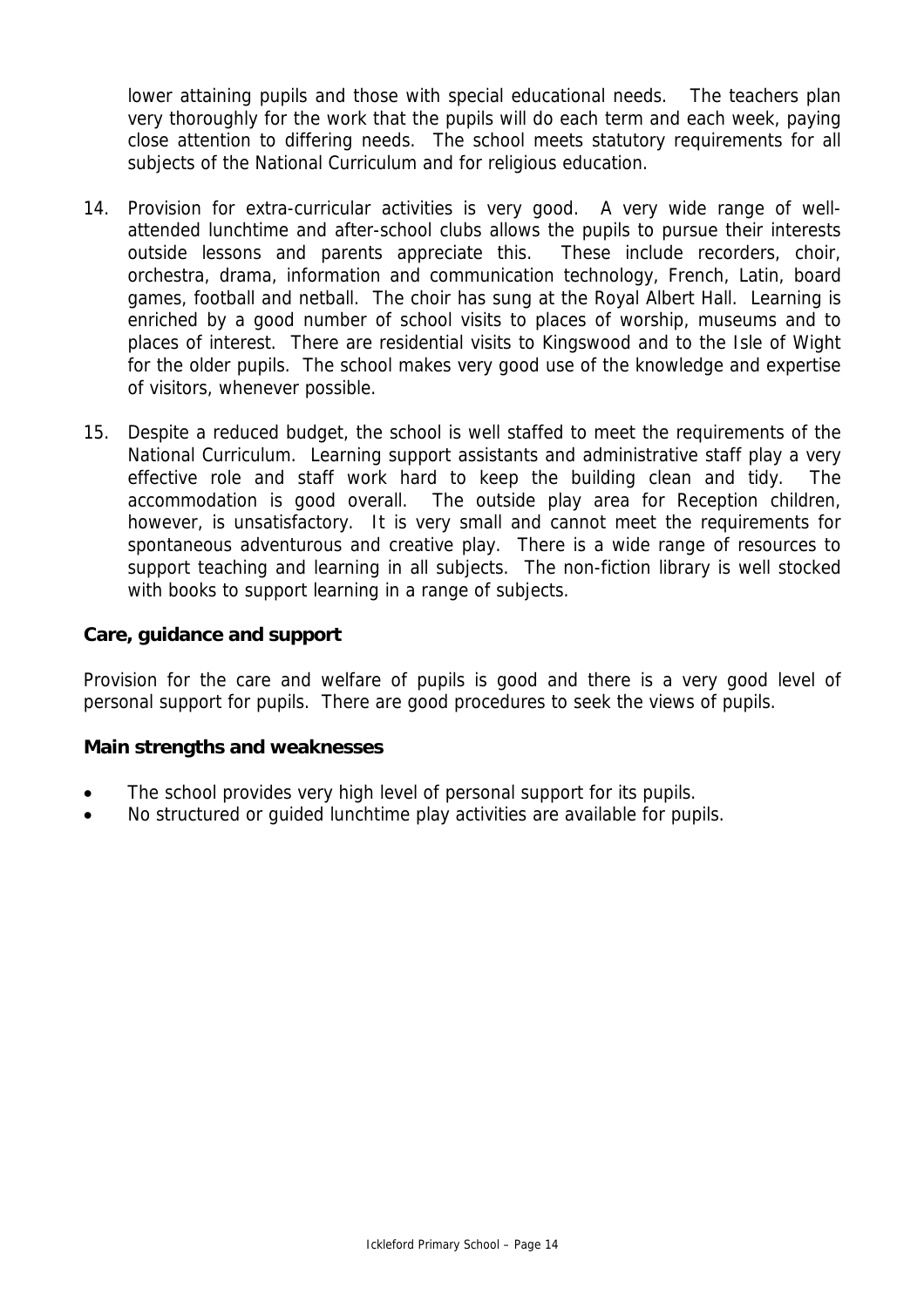# **Commentary**

- 16. Child protection procedures are satisfactory and all members of staff are aware of their responsibilities. First-aid provision is satisfactory but records lack formality or analysis. The levels of playground supervision are satisfactory and mid-day supervisors have been appropriately involved in the implementation of the behaviour policy but there is insufficient play equipment for children to use, or structured or guided play activity. Standards of maintenance and cleanliness are very good and vandalism and graffiti is not a problem. This instils high values in the pupils who show respect for property and resources. Teachers know their pupils and families very well and provide a very good level of personal support, involving parents where necessary. Pupils are confident in approaching adults in the school.
- 17. Induction arrangements for pupils starting at school are good and help to establish a good home-school relationship. There are a very good range of opportunities for pupils to take on responsibilities for the day-to-day running of the school, responsibilities the pupils take seriously. Good use is made of personal, social and health education periods to obtain the views of pupils.

# **Partnership with parents, other schools and the community**

There is a very good and effective partnership with parents and the community and good links with other schools. The views of parents were very positive in the parents' questionnaire and at the parents' meeting.

#### **Main strengths and weaknesses**

- Parents are very supportive of the school.
- There are good links with other schools that benefit pupils.
- There are very good links with the community.
- There is a very active parents', teachers' and friends' association.
- The quality of information for parents is good, particularly the pupils' reports.

- 18. Parents' responses to the inspection questionnaire show that they are very happy about all that the school has to offer and particularly value the caring ethos. An active parents', teachers' and friends' association supports the school very well by providing good social opportunities for parents and their children and by providing very good financial support for learning resources.
- 19. The school has sought parents' views through a general questionnaire and a parent governor is working with parents on safer ways of bringing pupils to school. Information for parents is good and the annual report on pupils' progress is very good with clear statements of what a pupil understands and at what level the pupil is working. The use of homework and reading diaries is good and is an effective means of communication. Parents are welcome in school and there is a high level of attendance at special events and parents' evenings. Overall procedures for pupils entering school are good; members of staff make visits to several local preschool organisations and parents are invited to help their children settle into full time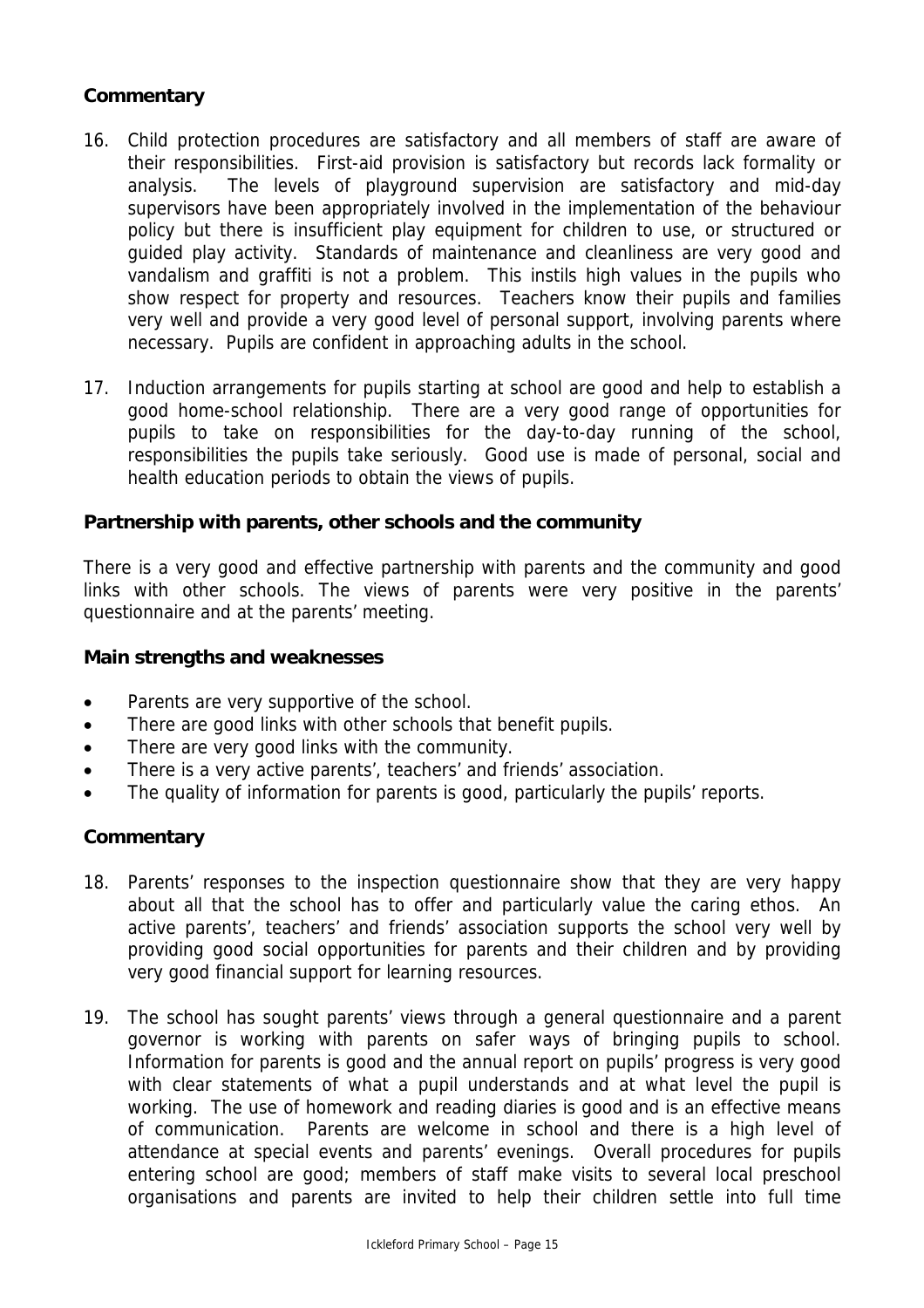education. There are good procedures in place to deal with the concerns of parents but they seldom have to be used.

- 20. The school has good links with other local schools and assistance to develop Internet access is available. The school maintains very good relationships with the local secondary school and this helps pupils transfer smoothly. The special needs coordinator also works at the local secondary school and this provides very good continuity of care for pupils. Placement is available for trainee teachers and places are offered to secondary schools for work experience pupils.
- 21. Links with the local community are very good and the school takes an active part in community life both locally and in neighbouring areas. The school choir is a regular feature at local events.

# **LEADERSHIP AND MANAGEMENT**

The governance of the school is very good because governors are very well informed and very supportive of the aims and aspirations of the headteacher and her staff. The leadership of the school provided by the headteacher and key members of staff is also very good and is firmly based on the maintenance of the high standards achieved in English, mathematics and science. Management of the school is good and enables the school to function effectively.

#### **Main strengths and weaknesses**

- The governors are very knowledgeable and contribute very positively to the leadership of the school.
- The headteacher provides very effective leadership based on a strong team approach.
- The leadership provided by subject co-ordinators is very good.

- 22. The governors are well informed and play a very active role in the leadership of the school. They demonstrate a considerable knowledge and understanding of the performance of the school and the detailed analysis of the results achieved by pupils in the school. Comparisons with other local schools and with national results are regularly undertaken and help the school to prioritise its areas for improvement. Governors have a good knowledge of the standards achieved in the different subjects across the school through their regular visits to observe teaching and their discussions with subject leaders. Both teachers and governors report to the full governing body on the progress being made in their subjects and this keeps the whole governing body very well informed. The governors carry out their statutory duties thoroughly. The governors and headteacher consistently and rigorously monitor the quality of services provided for the school to ensure that the school receives the best possible value.
- 23. The headteacher has a very clear vision of what she wants the school to achieve with high standards, not only in English, mathematics and science, but also in the other subjects. This is very well supported by the desire of all staff to ensure that there is a very positive ethos within the school, based on high expectations of learning,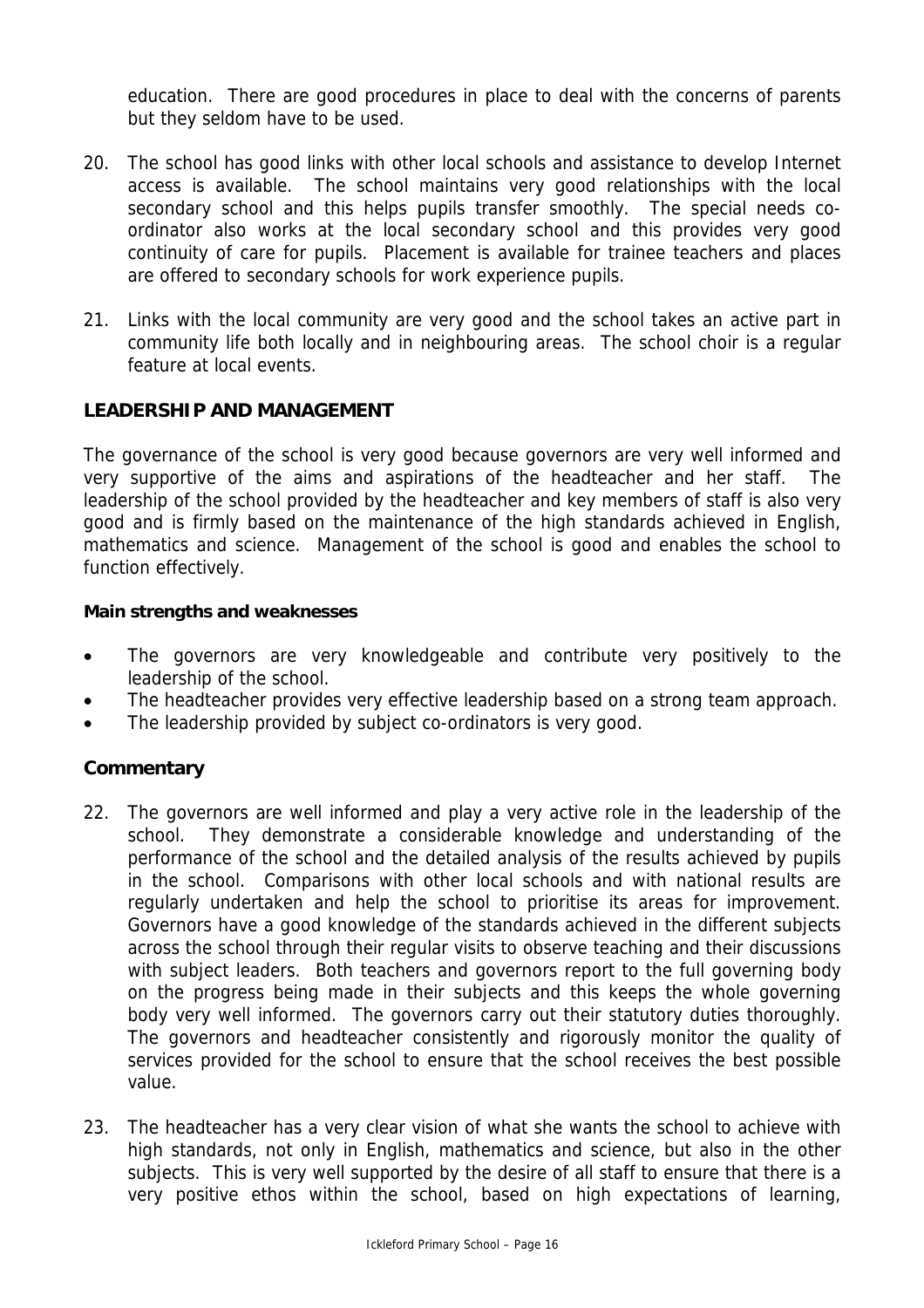behaviour and hard work. Pupils of all abilities benefit from this, resulting in very good support, especially for those who have special educational needs, those who speak English as an additional language, and those who achieve well. The schools improvement plan is clearly focused on the maintenance of high standards. The thorough analysis of results by the headteacher, assessment co-ordinator and governors enables them to identify areas for improvement, for example, mathematics in the infants, and provides a clear focus for change. The headteacher and staff have developed a very good team approach. Ideas are shared; priorities decided upon and unified action taken. Good use is made of the staff's skills and the headteacher sets a very good example by her skilled teaching of music. Members of staff support each other very well and provide advice readily. The quality of teaching is rigorously checked, and where necessary, support is provided.

24. The school is managed effectively, enabling the school day to run smoothly. Teachers have a good understanding of their roles and responsibilities which results in clear lines of communication and effective coverage of the various tasks required to ensure the school is efficiently run. For example, the assessment co-ordinator ensures that a very rigorous analysis of the school's test data is completed. Pupils' progress is carefully measured and regularly monitored. This information is passed to teachers who are able to modify their teaching to take account of this valuable information. In a small number of instances the information available in the school is not gathered centrally and this reduces its effective recording and analysis. Care is taken in selection and recruitment and new members of staff are well supported to enable them settle into the school routines.

## **Financial information**

| Income and expenditure (£) |         | Balances (£)                                          |  |
|----------------------------|---------|-------------------------------------------------------|--|
| Total income               | 576,360 | Balance from previous year<br>57,296                  |  |
| Total expenditure          | 584,190 | Balance carried forward to the next<br>49.466<br>year |  |
| Expenditure per pupil      | 2.797   |                                                       |  |

#### **Financial information for the year April 2003 to March 2004**

25. Both the headteacher and governors ensure that the funds received by the school are efficiently and effectively spent. The budget is managed very well with the educational priorities being backed by effective financial planning to ensure efficient delivery of change.

## **COMMUNITY PROVISION**

Provision is good overall.

## **Main strengths and weaknesses**

- Links with the local church, Parish Council and charities are strong.
- School facilities are used by a local sports club, a play scheme for children with disabilities and groups such as cubs and brownies.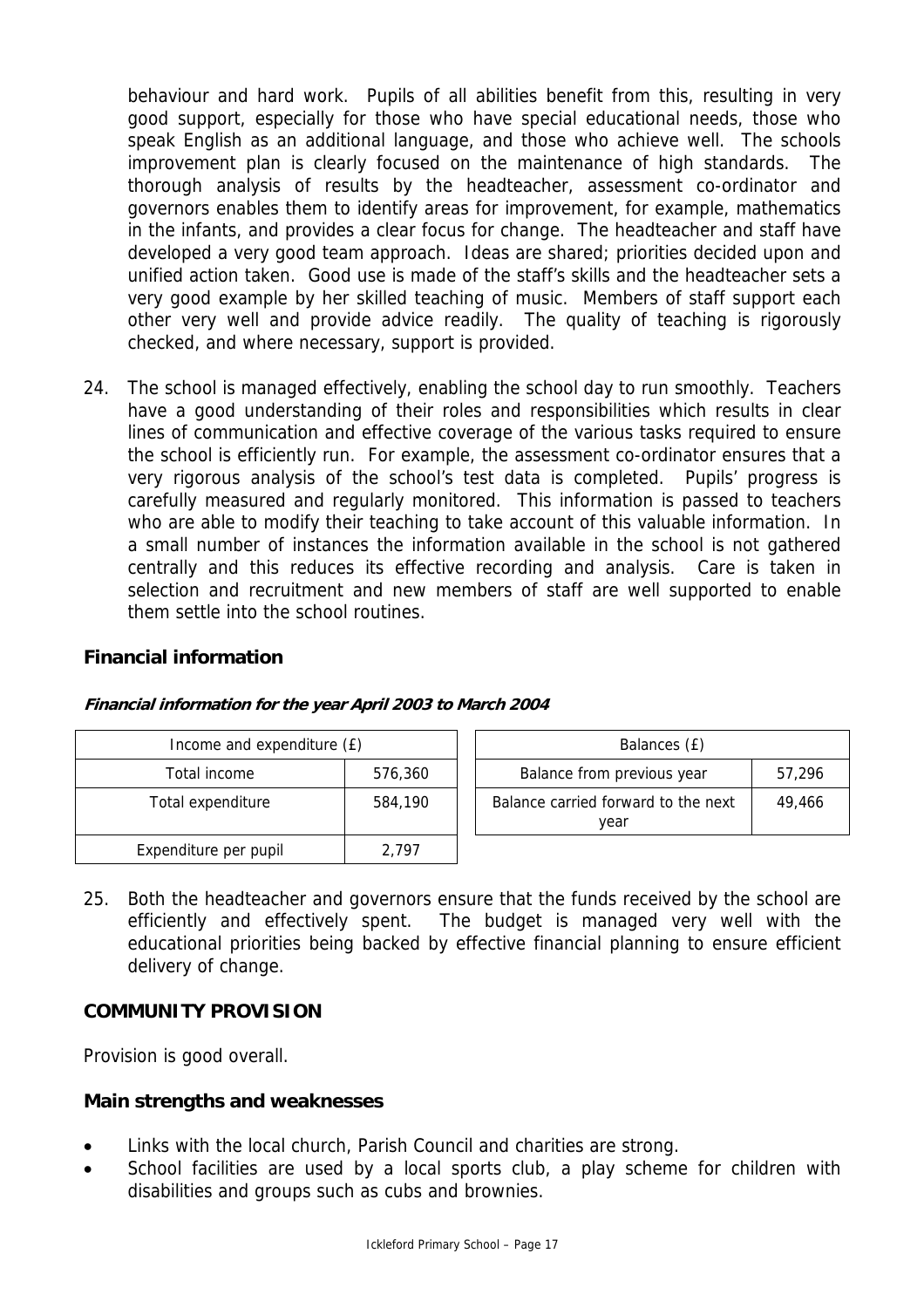# **Commentary**

26. Pupils from the school regularly raise funds for local and national charities. Several of these fund raising events are initiated by the pupils and raise considerable amounts of money. The school choir take an active part in several church events including Harvest Festivals, Christmas Carol Concerts and a garden party for elderly people from London. A parent governor has introduced a School Travel Plan and the school are in discussion with the Parish Council on how to improve local footpaths. Further positive links have been made in support of the village's entry for the Village of the Year. The school was made available for use during the summer holiday for a respite play scheme for autistic children which was very much appreciated and valued by both the organisers and parents of these children. Pupils performed country-dances as part of a fundraising event and have submitted a traffic survey to the Hitchin council aimed at easing traffic in the High Street. A very good range of sporting and other activities take place outside school hours with support provided by a qualified coach. This is much appreciated by the school.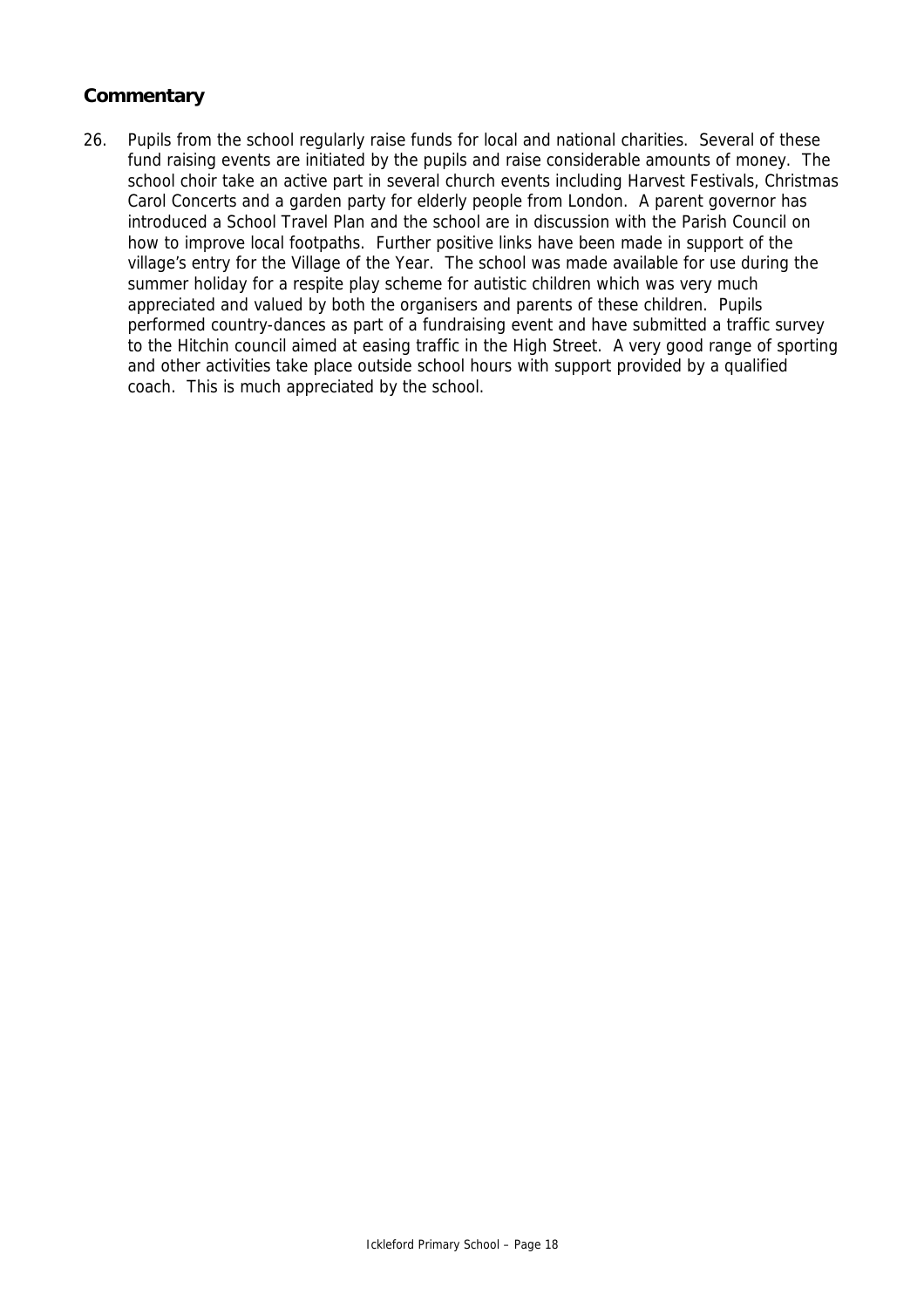# **PART C: THE QUALITY OF EDUCATION IN AREAS OF LEARNING AND SUBJECTS**

# **AREAS OF LEARNING IN THE FOUNDATION STAGE**

27. Provision is good overall. Attainment on entry to the Reception class is very variable. Teaching and learning are good and this enables most pupils to achieve well and make good progress so that by the time they transfer to the infant stage a majority of children have achieved the goals set for their early learning.

#### **PERSONAL, SOCIAL AND EMOTIONAL DEVELOPMENT**

Provision in personal, social and emotional development is good.

#### **Main strengths and weaknesses**

- There are good arrangements for those children who enter the Reception class.
- The good provision encourages children to settle into the routines of the school quickly and to become increasingly independent.
- Teaching and support staff know the children well and respond positively to individual needs.

#### **Commentary**

28. Current standards are average and children's achievement is good. There are good arrangements to help children to settle in to the Reception class securely and happily. This involves visits by staff to the pre-school organisations and visits by children to the school. Equally good arrangements exist for the transfer of children from the Reception class to Year 1. The teaching and attention paid to children's personal, social and emotional development is good. Members of staff work flexibly so that they can take account of the different learning needs of children and progress in these areas is recorded so that appropriate action can be taken when required. The teacher plans well, and in conjunction with the teaching assistant, provides a good range of activities so that children can work on their own; with a partner; supported by an adult if required; or in a group. This ensures that children have the opportunity to develop good working relationships with one another and with the adults who work with them. Adults work well together, moving flexibly from their planned activities to others where there is a greater need, based on what the children are doing at the time. This ensures that there is a calm and purposeful atmosphere in the classroom. The adults set good examples for the children which helps them to understand how they should treat one another. The activities that are provided are interesting and often exciting. Children are becoming increasingly independent and are able to organise equipment and materials when given the opportunity. Good opportunities are given for children to take responsibility. Most children focus well on what they are learning.

## **COMMUNICATION, LANGUAGE AND LITERACY**

Provision in communication, language and literacy is good.

## **Main strengths and weaknesses**

- Adults consistently encourage children to develop their speaking skills.
- Children are given many opportunities to read and write.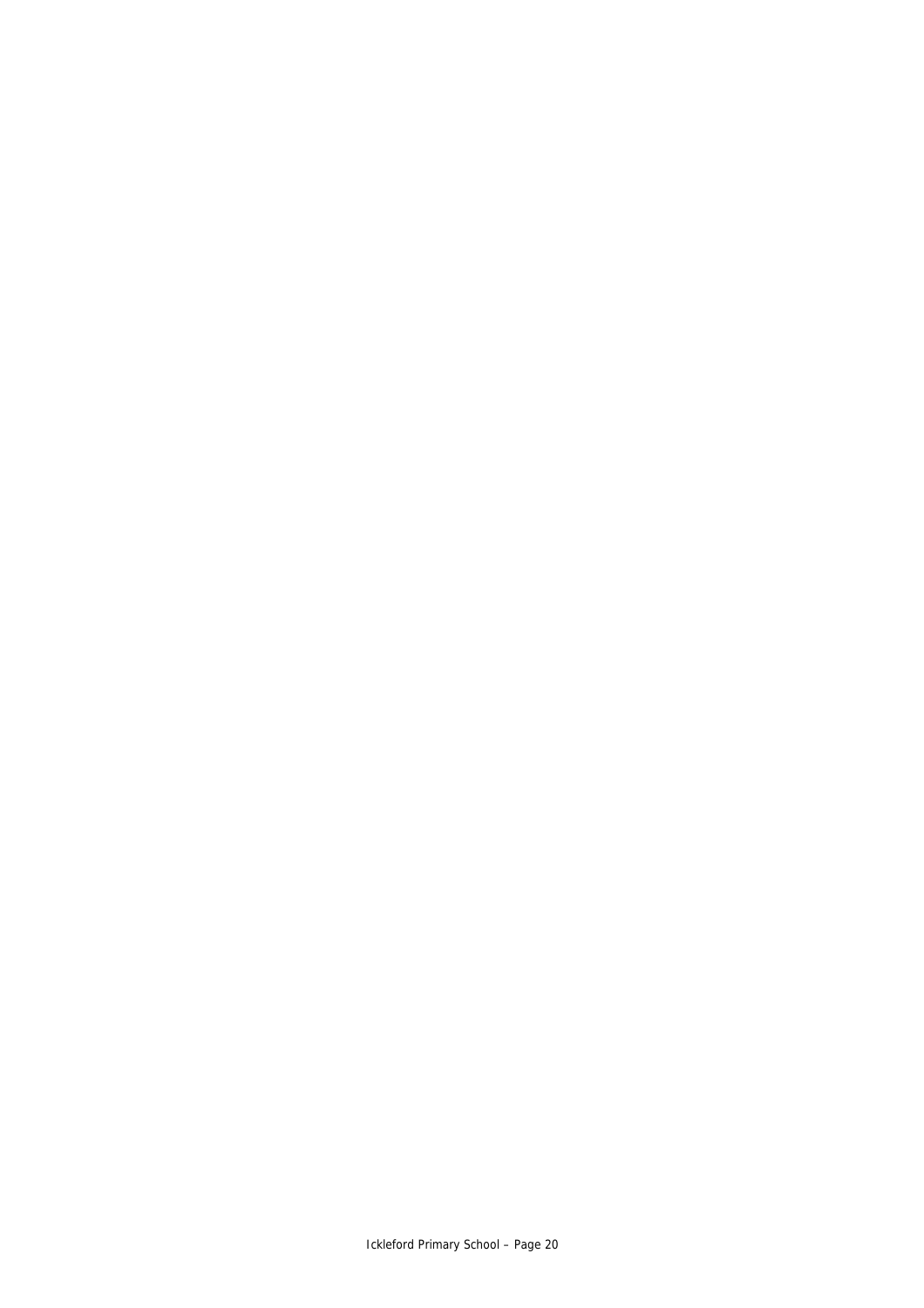# **Commentary**

- 29. Many children talk confidently and maturely about a range of topics and are eager to answer the teacher's questions. The members of staff are skilled at encouraging those children who are reluctant to talk and ensure that these children have the opportunity to enter into discussions in whole class sessions and in small groups. Answers are praised and this encourages the reluctant speakers and raises their selfesteem and confidence. A good example of this occurred in a physical education lesson in which children were asked to comment on other children's work. Many of the more able children are adept at hearing initial and end sounds of words and are confident in their replies. Some of the most able children are beginning to blend sounds at the beginning, middle and ends of words as they begin to write.
- 30. A good range of books is available. These are enjoyed by children who handle them with care and enjoy joining in with the stories they share. Most children recognise the majority of letter sounds and are beginning to use this knowledge to build words. Several of the higher attaining children are beginning to read simple texts using their knowledge of sounds to help them. Parents support their children well and work with them to improve their knowledge of sounds and words.
- 31. Children are encouraged to write as they play in the Butterfly Veterinary Surgery, where they write out appointments and prescriptions. More formal opportunities for the development of writing skills are provided when children write about their experiences in and outside school. More able children are beginning to write confidently using a good range of words, many of which they spell correctly. They use their knowledge of words and sounds well in trying to spell more difficult words. Most children make a good effort to copy the shapes of letters and words. A small minority are still at an early stage of writing where the marks they make sometimes resemble writing. However, all children are making good progress in acquiring speaking, reading and writing skills and are achieving well.

## **MATHEMATICAL DEVELOPMENT**

Provision in mathematical development is good.

#### **Main strengths and weaknesses**

- Children's mathematical skills are developed well through practical reinforcement.
- Work is well structured to ensure that children build on what they know and can do.

#### **Commentary**

32. By the time children are ready to move into Year 1, standards are average overall with many children attaining the national goals for early learning. Children have achieved well because the teaching is good. Adults regularly assess what children have learned and their planning is modified in the light of what children know and can do. Most children can count accurately up to ten with many counting well beyond this, accurately sequencing numbers to 20. Many are able to divide groups of objects by colour or shape and record this, using accurate mathematical symbols. More able children are able to accurately follow more complex patterns of shapes while others require practical help in matching numbers to apparatus.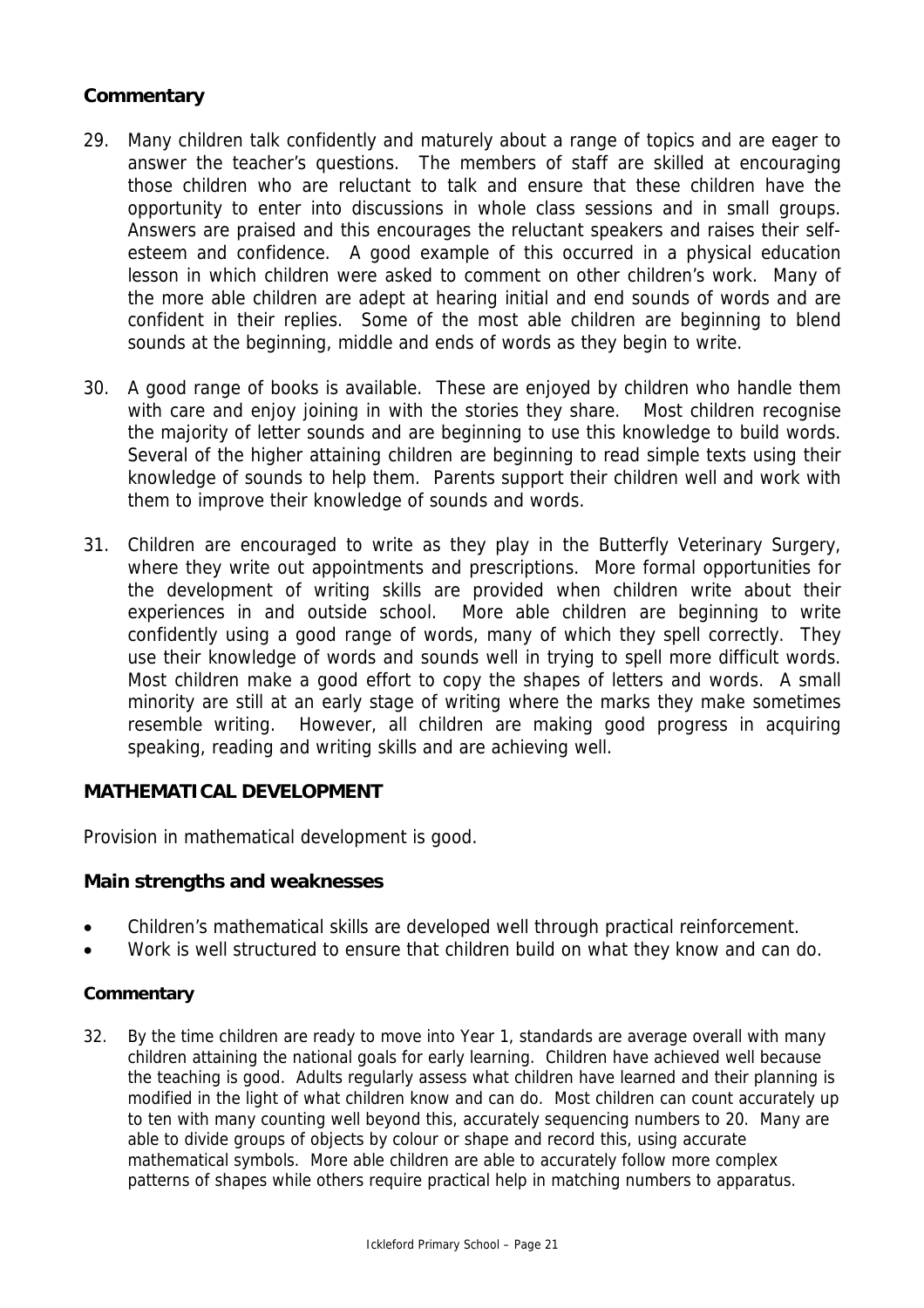Most children are able to demonstrate a good understanding of two and three-dimensional shapes, with some naming cubes, cuboids, cylinders and cones with little hesitation.

33. Mathematics is built into day-to-day activities with the adults asking questions such as "how many are here" and "how many are away" when taking the class register or working out how many children will be staying for lunch. Adults take every opportunity to build on children's mathematical skills and knowledge, such as counting, wherever a link can be made.

#### **KNOWLEDGE AND UNDERSTANDING OF THE WORLD**

Provision in knowledge and understanding of the world is satisfactory.

#### **Main strengths and weaknesses**

• Teaching provides a range of exciting activities to increase children's interest and enjoyment.

#### **Commentary**

34. Children reach the national goals for early learning by the end of the Reception year. The teaching is good and well planned. Most children link young animals with their parents successfully and can order the process of growth in humans. They encounter festivals in other faiths, for example Divali, and this increases their knowledge and understanding of other people and faiths in the wider world. Using the story of "The Hungry Caterpillar" children learn to accurately sequence the days of the week and increase their understanding of the reasons for day and night. Their understanding of history is increased well through their involvement in the May Dance. Children quickly gain confidence in the use of computers and in the control of the mouse to move objects around the screen.

#### **PHYSICAL DEVELOPMENT**

Provision in physical development is unsatisfactory.

#### **Main strengths and weaknesses**

- The planned programme for most aspects of physical development is good.
- Outside provision for the development of children's social and physical development is unsatisfactory.

#### **Commentary**

35. Wherever possible the development of children's physical development is well planned. Painting and drawing skills are well developed and children demonstrate good levels of control when applying paint and crayon. Cutting skills are well developed with children using scissors accurately. Most children are able to hold pencils appropriately when writing which encourages them to form letters correctly. In a dance lesson all children moved with care. They made imaginative use of space when they danced, showing good control as they moved about the hall. The physical skills are taught effectively and this results in children making good progress.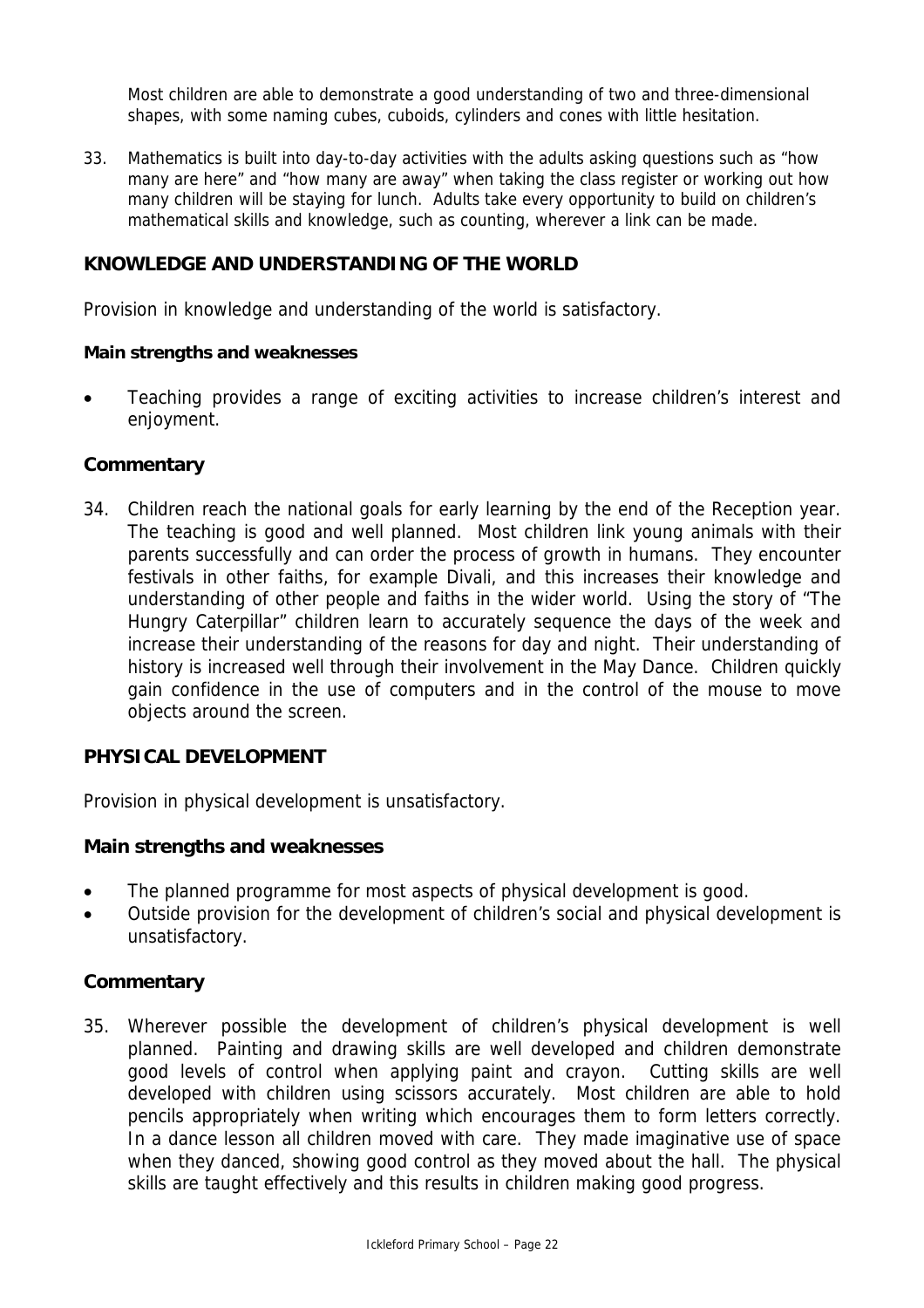36. Outside facilities are insufficient and do not allow children to make full use of the physical environment to develop social and physical skills. A small number of toys to promote these areas have been purchased but insufficient space and inadequate amounts of time allowed result in children making insufficient progress in this area. Opportunities for spontaneous outdoor play for reception age children are therefore very restricted.

# **CREATIVE DEVELOPMENT**

Provision in creative development is good.

## **Main strengths and weaknesses**

- The quality of children's art work is good.
- Musical skills are developed well.

## **Commentary**

- 37. Art techniques are taught well, and as a result, the standards of children's work are good. They pay careful attention, for example, when creating fish using colour wash techniques and take care in their choice of materials when creating an angel collage. Teaching the skills of mixing paint begins early. These skills are put to good use in paintings which show the use of tone and shape. Good levels of skill and control are demonstrated. Adults value children's work and give them opportunities to discuss and talk about how they could improve the quality. Children observe, draw and paint well, often using the things they see around them as a stimulus for their ideas and imagination.
- 38. Music is taught well. Children are able to clap a given rhythm and many are able to keep time. They know the names of several instruments and are given the opportunity to play several demonstrating good control in their playing. They derive much pleasure in singing and show good recall of the words and tunes. Many sing tunefully. There is interest and enjoyment in making music.

## **SUBJECTS IN KEY STAGES 1 and 2**

## .**ENGLISH**

Provision in English is very good.

## **Main strengths and weaknesses**

- Teaching is consistently good and pupils achieve well.
- Teachers make effective links between pupils' speaking and listening and writing skills; standards in writing are improving.
- The subject is very well led and progress is carefully monitored.
- Literacy skills are developed well in other subjects.
- Marking gives encouraging comments but does not always tell pupils how to improve their work.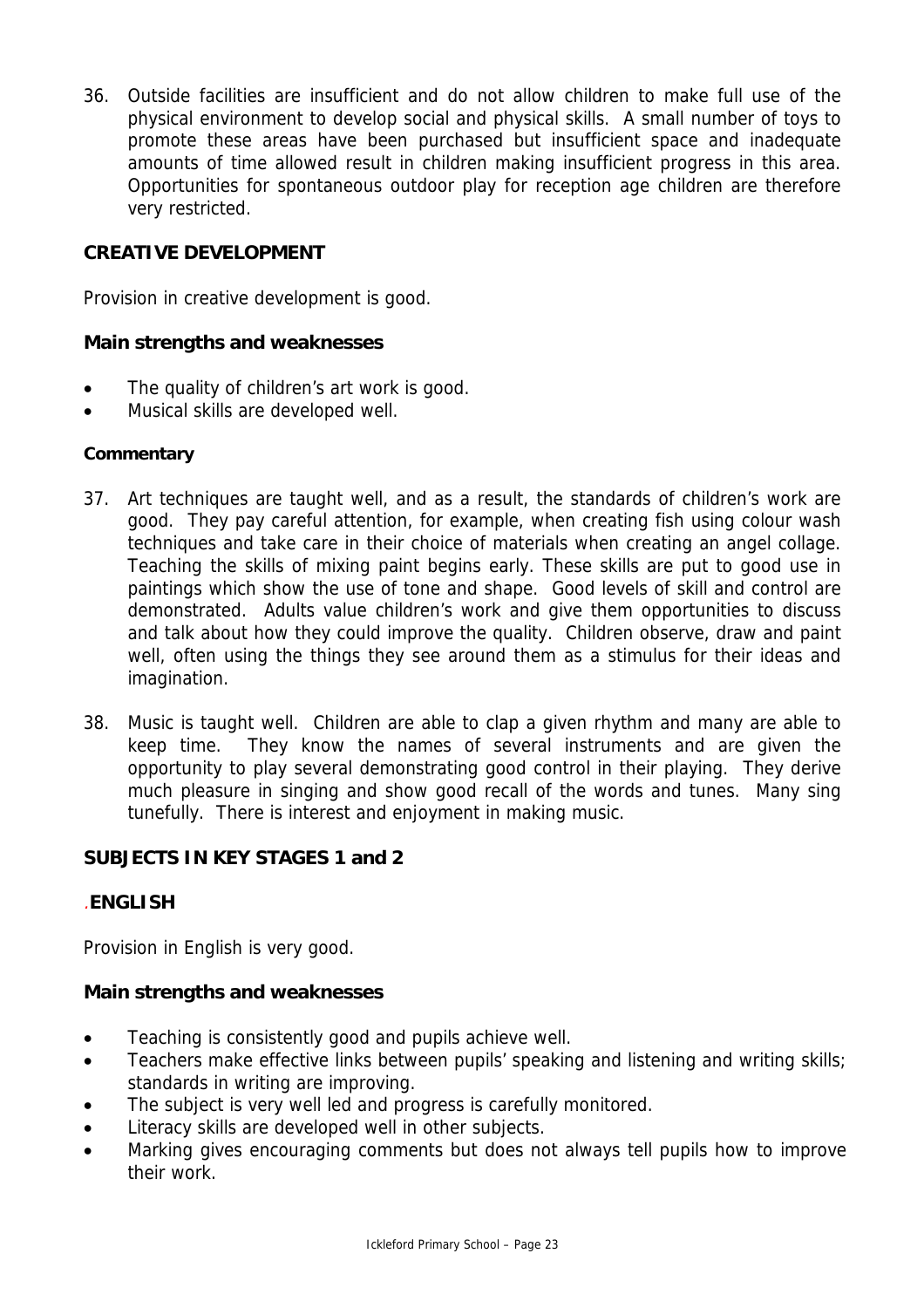- 39. The school has maintained its high standards since the last inspection through consistently good teaching which has significant strengths. Standards in writing, and speaking and listening are above average in Year 2 and well above average in reading, writing and speaking and listening by Year 6. These standards are reflected in the results of the national tests for Year 6 in 2004. In Year 2, standards in writing have improved from average to above average.
- 40. There are several reasons why standards are so high and achievement is good. The school has taken steps to narrow the gaps between pupils of different attainment through the careful tracking of progress and monitoring the quality of teaching. All groups of pupils achieve well, and most pupils with special educational needs and those who speak English as an additional language reach average standards for their age. They achieve very well in their literacy targets because of the very effective support provided by the special educational needs co-ordinator and the teaching assistant for those who have special educational needs.
- 41. A particular strength in teaching is the way the teachers develop pupils' writing skills through discussion and talk. In a very good lesson in Year 6, the pupils were given an opportunity to develop and rehearse their arguments for and against holidays in Keswick and Majorca, orally before starting to write. The pupils prepared and presented their arguments to the class very effectively through role-play, which was modelled on the performance of the teacher and the teaching assistant. The pupils spoke confidently and eloquently. When they wrote their opening paragraphs, which were based on these arguments, their composition was spontaneous and captured the interest of the audience. Teaching is particularly effective in Year 6 where the teaching maintains high expectations of pupils' performance and sets high standards.
- 42. A strong focus on the teaching of phonics linked to spelling, from an early age, helps pupils to read fluently and spell correctly by Year 2. There are many opportunities for reading during the school day. Pupils are heard reading regularly at home and in school. Teaching assistants and parents make a good contribution to the development of their reading. There is a wide range of books to stimulate pupils' interests. They learn to value books and write book reviews, giving their opinions. The examples of very well written book reviews by Year 5 pupils showed their understanding of different types of writing. Achievement in writing is improving and more pupils are reaching higher levels in Year 2 because the school has focused on improving this aspect of English. The teachers across the school have high expectations of their pupils and offer them opportunities for different styles of writing through well-planned activities. The result is that learning is good and sometimes very good – pupils move on quickly and write with creativity and expression. Handwriting and spelling are taught systematically to ensure that pupils can write in fluent joined handwriting and can spell most words correctly by Year 6. Both pupils and teachers make good use of information and communication technology in English.
- 43. Teachers use assessment well to check pupils' reading, writing and spelling skills and this is another factor leading to good achievement. Their assessments are recorded and used to set the targets pupils are expected to achieve by the end of each year. Although there are examples of good marking, it is not always consistent in giving comments which help the pupils to improve their work.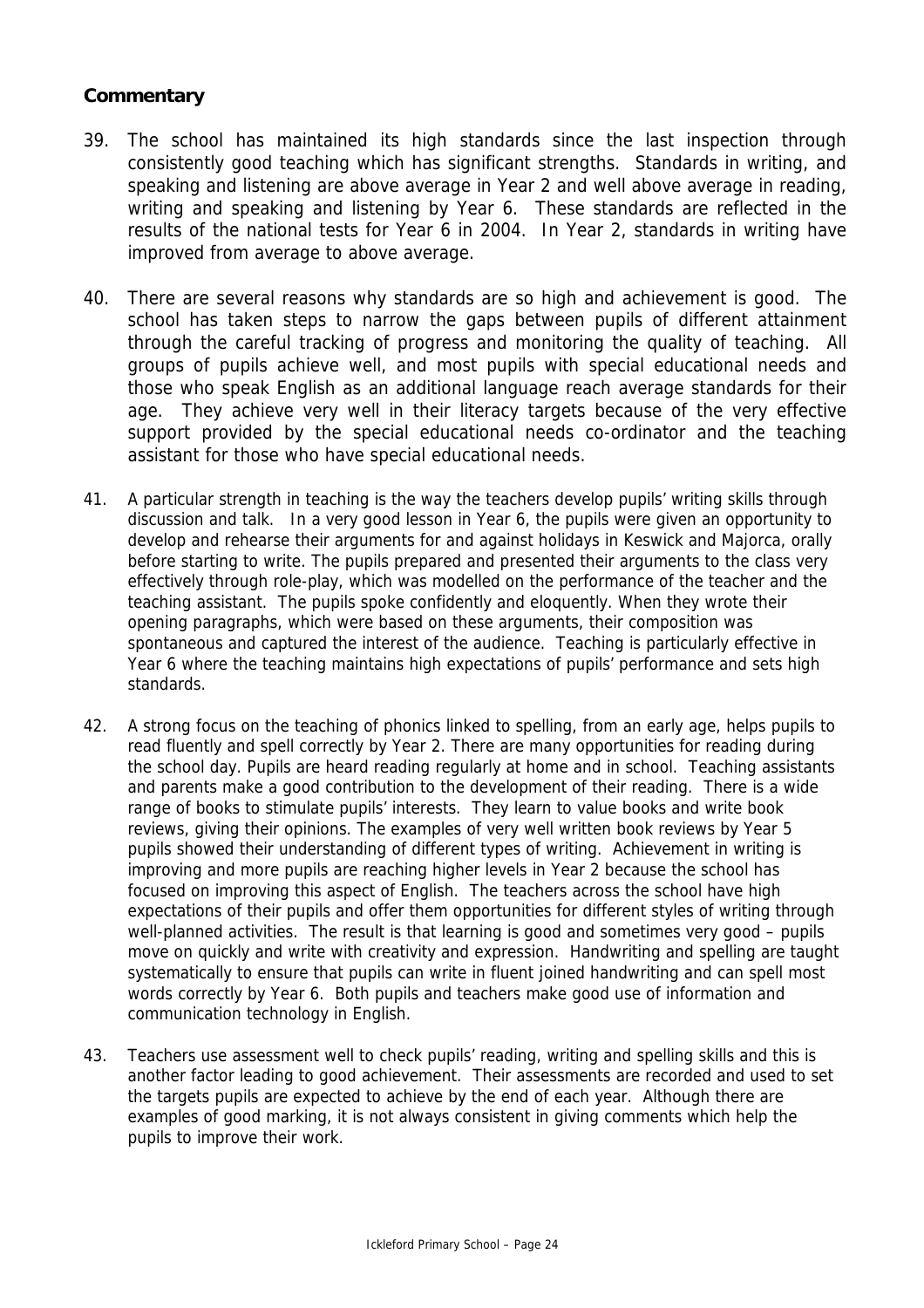44. Very effective subject leadership displays both vision and commitment to developing and improving the subject. Monitoring of teaching and learning have been developed to achieve consistency in teaching and to maintain high standards.

## **Literacy across the curriculum**

45. The provision for literacy across the curriculum is good. The pupils use their strong reading skills to research subjects such as history and geography. Their speaking and listening, and writing skills are promoted effectively in all subjects. There is ample evidence of teachers using subjects such as mathematics, science, history, geography, religious education, and art to develop subject specific vocabulary, reading and writing skills.

# **MATHEMATICS**

Provision for mathematics is very good.

#### **Main Strengths and weaknesses**

- .By the time pupils leave the school, standards are well above average.
- .Teaching is good and this enables all pupils to achieve well.
- .There are many opportunities for the pupils to use their mathematical skills in other subjects.
- .The quality of marking is variable.

- 46. Pupils achieve well by Year 2 and very well by Year 6. Standards are above average by Year 2 and well above average by Year 6. Boys and girls attain equally well.
- 47. By Year 2, the pupils' basic numeracy skills are good. They make quick mental recall of addition and subtraction facts. They have a good understanding of multiplication as repeated addition. They solve simple word problems, such as calculating costs of shopping and change. The pupils present data by means of simple graphs and diagrams. The presentation of work by lower ability pupils is often rather untidy.
- 48. By Year 6, the pupils use quick mental recall of all four number operations. Basic numeracy skills, including knowledge of fractions and percentages, are very good. The pupils apply these skills very well in solving real life problems, involving money, ratio and proportion. They plot coordinates accurately in all four quadrants and they investigate the effect of rotation and translation on a shape's position. They represent data by means of accurate graphs and diagrams.
- 49. Teaching is good and this leads to effective learning by all groups of pupils. There are examples of very good teaching. The teachers use a variety of strategies to develop the pupils' mental calculation skills. Explanations of key concepts are clear, with a strong focus on the use of correct vocabulary, and this consolidates the pupils' understanding. In a Year 5 lesson, this impacted well on the pupils' ability to draw and interpret line graphs. The teachers encourage the pupils to explain their strategies and this helps them to see that there is often more than one way of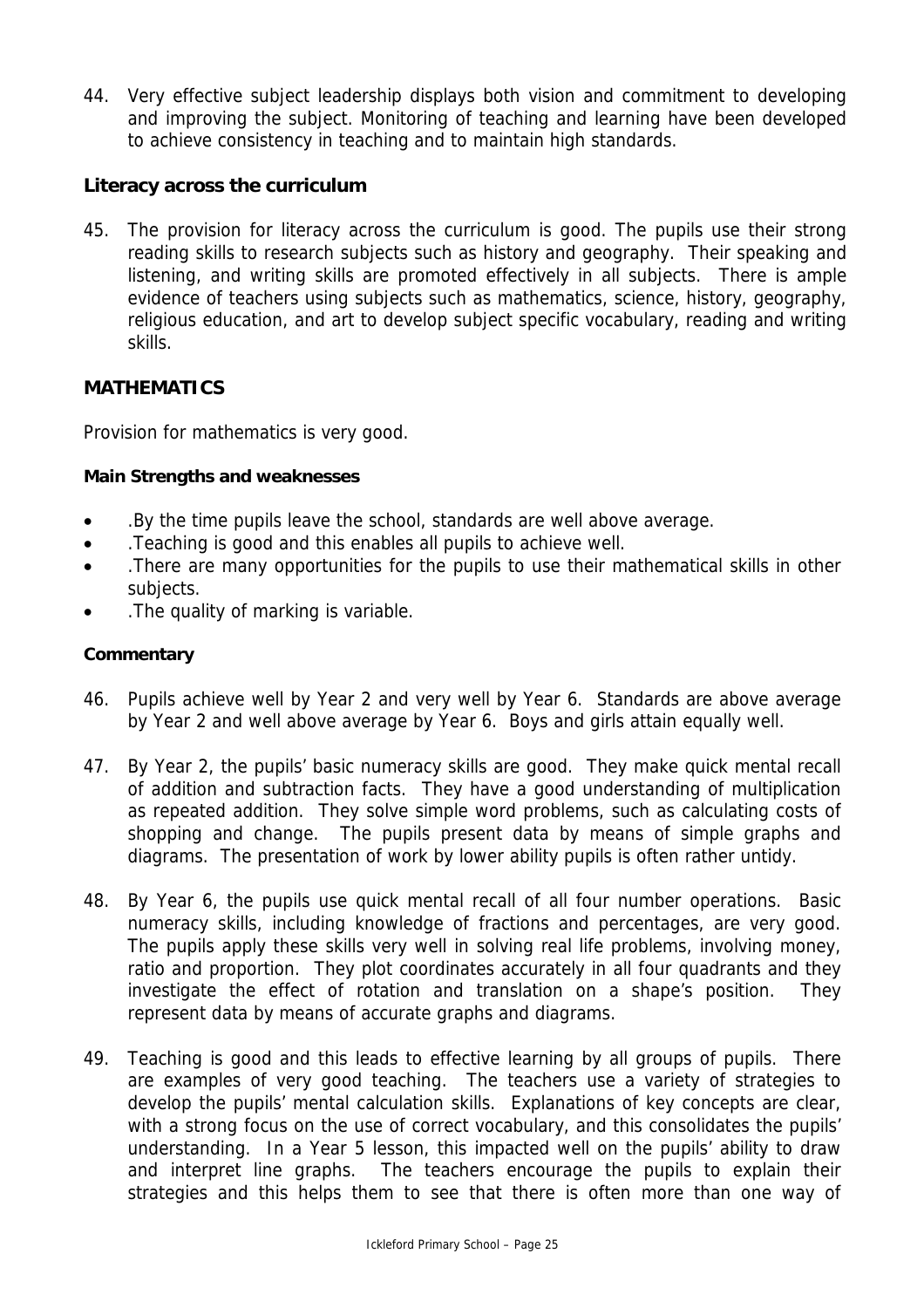reaching the answer. In a Year 3 lesson, this helped the pupils in their understanding of counting on and back in tens from two and three-digit numbers. Effective use is made of resources to enhance teaching and learning. These include the interactive whiteboards in Years 5 and 6 and other elements of information and communication technology. Learning support assistants are deployed well and this helps individuals and groups to make good progress. The teachers match work closely to pupils' differing needs, ensuring that higher attaining pupils are appropriately challenged. There is a strong focus on developing the pupils' investigative and problem solving skills, often through practical activities. In a Year 2 lesson, this helped the pupils to explore number patterns and in a Year 1 lesson, it enhanced the learning of directional language. The teachers mark pupils' work regularly and positively. However, the quality of marking is variable and sometimes lacks guidance as to how the pupils might improve further. There is regular homework to extend and consolidate learning.

50. The co-ordinator has assumed responsibility for the subject from this term. There are good procedures for assessing and tracking the pupils' progress and for using this information to plan the next steps in learning. There is a clear action plan, which seeks to maintain the current high standards.

## **Mathematics across the curriculum**

51. The pupils make good use of their mathematical skills in a wide range of other subjects. In science, for example, pupils in Year 4 draw accurate bar graphs of their favourite animals and pupils in Year 2 draw pictograms of their eye colours. Year 6 pupils record the results of investigations into viscosity and saturation points by means of accurate bar and line graphs. In art and design, pupils in Year 2 draw imaginative, colourful pictures using different lines, and pupils in Year 1 consider the geometric drawings of Mondrian. In geography, pupils in Year 6 use computers to generate accurate bar graphs of sunshine hours in Keswick and in design and technology they make careful measurements when designing and making a moving 'roundabout '.

## **SCIENCE**

Provision in science is very good.

## **Main strengths and weaknesses**

- By the age of eleven standards are well above average.
- The curriculum is firmly based on scientific investigation and enquiry and helps pupils develop a very good scientific understanding.
- Support for pupils with special educational needs is very good and enables them to achieve very well.

#### **Commentary**

52. Current standards of work in Year 2 are above average and are well above average in Year 6. Pupils achieve very well overall. The high standards are achieved because the teaching of science is consistently good, the curriculum is well organised and a good level of challenge is set for all pupils. The teaching of the skills of investigation is very well planned and this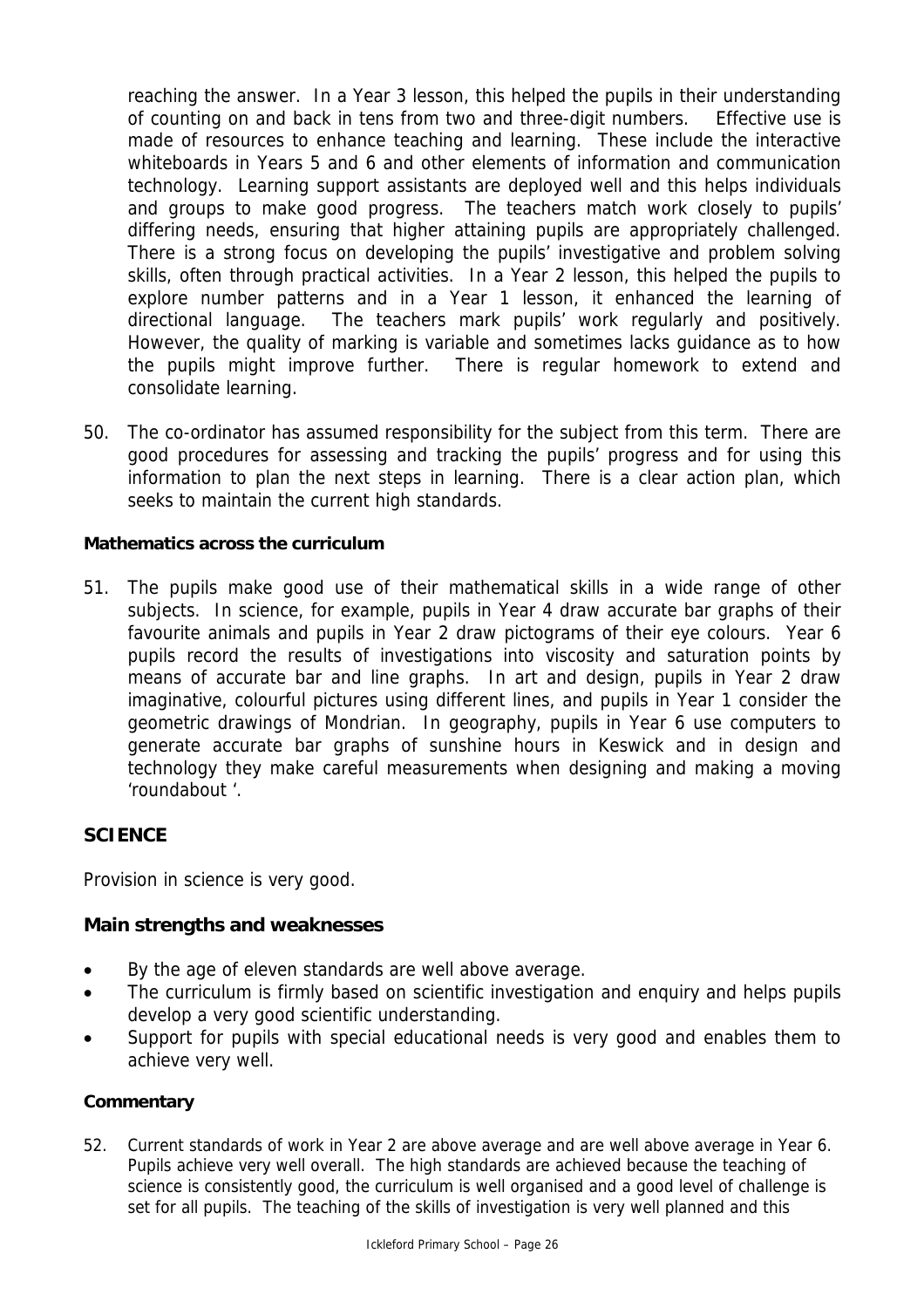ensures that pupils become adept at careful observation and conducting fair tests. The pupils predict outcomes accurately. Observations are accurately recorded using the pupils' extensive technical vocabulary and graphs of findings are accurately drawn. The pupils with special educational needs and those who speak English as an additional language are very well supported by well-trained and skilled teaching assistants, which results in these pupils achieving very well.

- 53. The consistently good teaching is a feature of the school's science provision and accounts for the high standards achieved. The work is firmly based on the investigative aspects of science, provides good levels of interest, and motivates the pupils to learn. The work is planned well and provides a good level of challenge for most pupils. The most able are often provided with additional challenges that fully extends their learning and ensures that they achieve very well. Pupils work well together when given the opportunity. They discuss their observations sensibly, draw on their previous learning and make accurate predictions. The teachers have high expectations of the quality of work the pupils produce and consequently standards are high. The teachers questioning skills are good and this ensures that pupils are attentive and most respond eagerly. Good links are made with other subjects. Pupils in Year 6 used the data they had collected in an investigation on dissolving and saturated solutions to create graphs. Anomalies in their results were discussed and agreements reached, extending both their scientific understanding and their mathematical knowledge. Literacy skills are also extended well when pupils research and write biographies of famous scientists, for example, Alexander Fleming.
- 54. The co-ordination of the subject is very good. The teachers' curricular planning and the quality of their teaching are rigorously and regularly monitored. Systems to monitor the pupils' progress through testing and assessment are very good in this subject. Although individual targets are set for the pupils and are discussed with them, they are not recorded formally or systematically. The co-ordinator has very good scientific knowledge and is readily available to provide help and advice to colleagues. There is a consistent focus on raising standards through scientific investigation, the success of which can be seen in the latest result in the national tests.

## **INFORMATION AND COMMUNICATION TECHNOLOGY**

Provision for information and communication technology is good.

## **Main Strengths and weaknesses**

- Standards are above average and are the result of good teaching and effective learning.
- There are many opportunities for the pupils to apply their information and communication technology skills in other subjects.
- Subject leadership is very good and is a significant factor in high standards.

## **Commentary**

55. By Year 2 and Year 4, all groups of pupils achieve well. Standards are above average. By Year 2, the pupils use both keyboard and mouse confidently. They alter font size, style and colour to suit their writing. They use the computers to generate imaginative pictures and patterns, illustrating, for example, Joseph's multi-coloured coat. With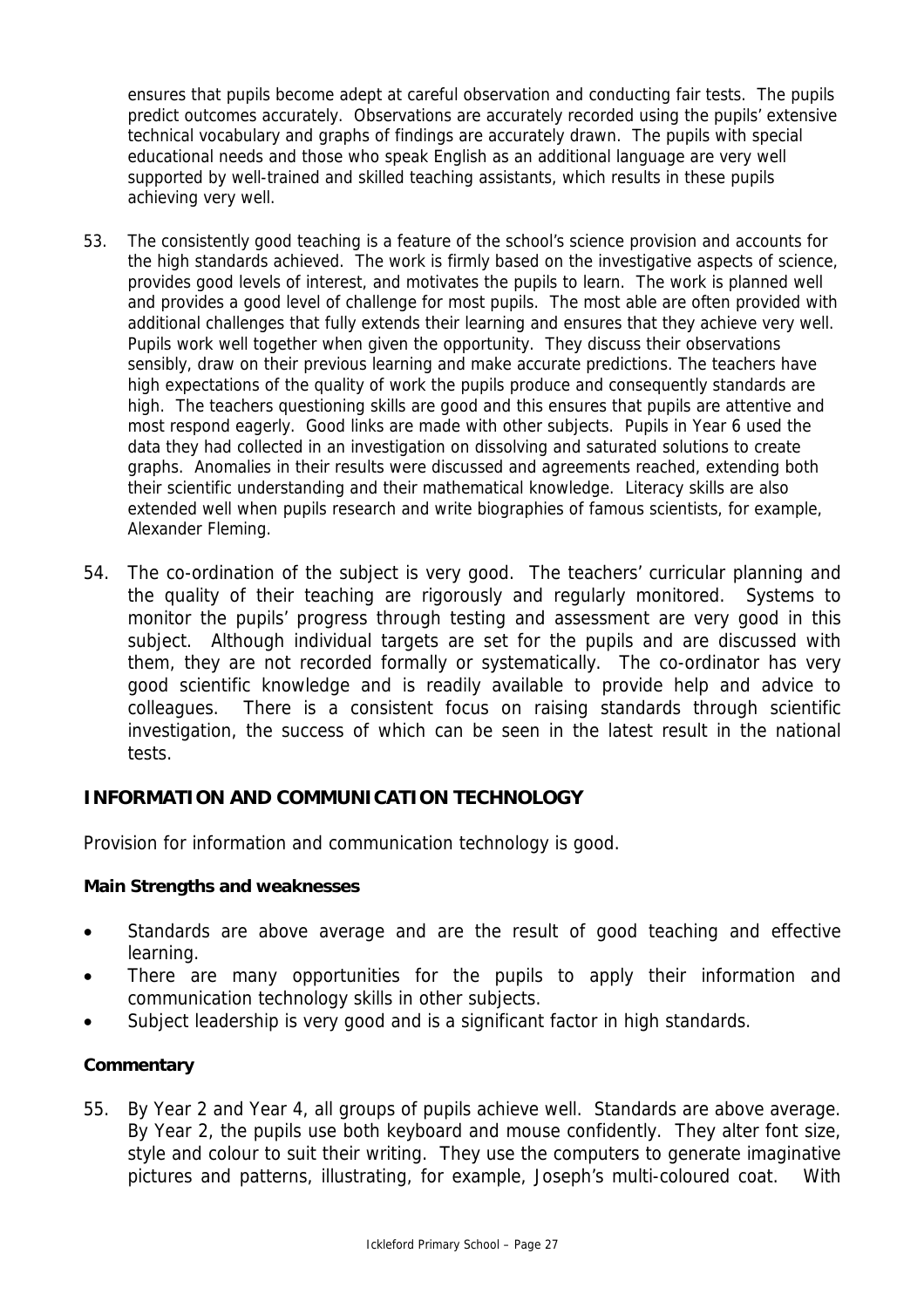help, the pupils save, print and retrieve their work. They programme a floor robot confidently.

- 56. By Year 6, the pupils access the Internet and CD Rom to research information in a variety of subjects. Their word processing skills are good and they are aware of the need to make their writing appeal to the reader. They combine text and graphics effectively. The pupils use spread sheets effectively to enter, retrieve and analyse data. They use sensors accurately to monitor change and they make effective use of the school's digital microscope and digital camera. The pupils create good quality multi-media presentations on a variety of topics, such as the advantages of Keswick as a tourist attraction. They communicate by e-mail.
- 57. Teaching is good and this leads to effective learning by all groups of pupils. Teachers' subject knowledge is secure and this helps to develop the pupils' confidence. There is a good balance between formal instruction and hands-on experience. In a Year 1 lesson, this had a good impact on the pupils' use of the tool bar as they drew pictures in the geometric style of Mondrian. The teachers organise lessons well in the information and communication technology suite, where they are helped effectively by learning support assistants. This was apparent in a Year 4 lesson, where the pupils inserted maps of varying scales into text boxes, which enhanced learning in geography. In Years 5 and 6, the teachers make effective use of the interactive whiteboards to improve learning in a number of subjects, especially mathematics.
- 58. Subject leadership is very good and is a significant factor in high standards. The coordinator monitors teaching and samples of pupils' work, to gain an overview of standards. There are good procedures for assessing and tracking the pupils' progress and for using this information to plan future work. The curriculum is enriched by two lunchtime information and communication technology clubs for the older pupils. There is a clear action plan to raise standards further.

## **Information and communication technology across the curriculum**

59. Information and communication technology is used widely to enhance teaching and learning in many different subjects. In literacy, for example, pupils in Year 4 use their word processing skills effectively to produce newspaper reports based on traditional tales. They choose an appropriate font to make the reports attractive, with centred headlines and lead paragraphs in bold. They insert and re-size pictures to accompany the text. They click and drag the text, in order to arrange it in two columns. In mathematics and science, the pupils represent data accurately by means of computer generated graphs. In history, the pupils access the Internet to research information about life in ancient Egypt and in Victorian Britain.

## **HUMANITIES**

60. There was insufficient opportunity to complete a detailed inspection of **history and geography** during the inspection. Both history and geography were sampled during the inspection. Only one geography lesson was observed, with the result that it is not possible to judge the quality of teaching or overall provision for the subjects. Nevertheless, an analysis of pupils' work and discussions with some of them indicated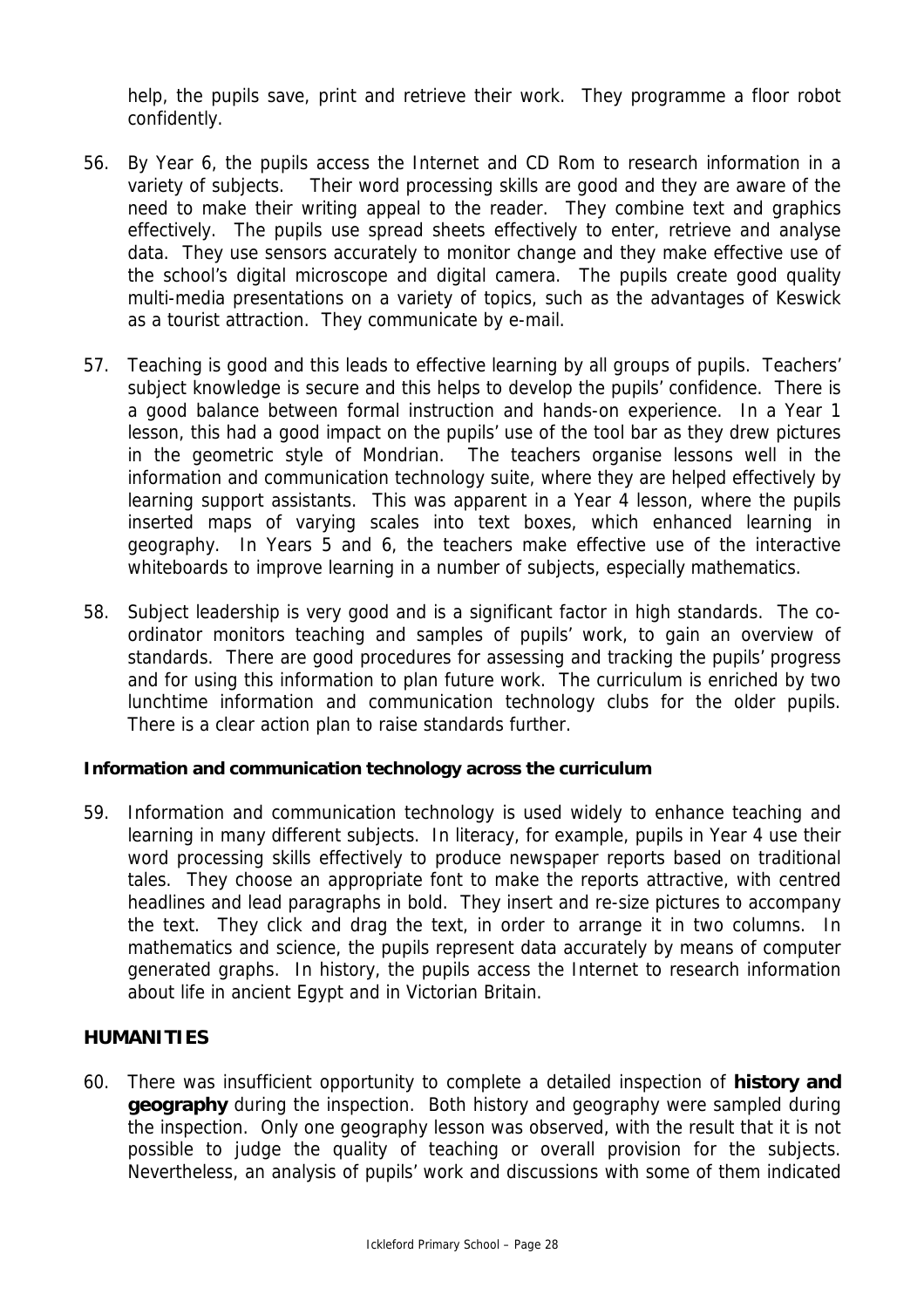that, by Year 2 and Year 6, pupils' knowledge and understanding in history and geography are above average.

- 61. By Year 6, the pupils have a good understanding of aspects of life in Victorian times, such as the hardships faced by many children. They understand how these were years of discovery and invention. They compare Victorian schools with those of today. The pupils know how life differed for rich and poor and they make good use of their literacy skills in writing effective letters in the role of a poor child. The pupils have a good understanding of life in ancient Greece and in Roman Britain. They write effectively about Boudicca's revolt.
- 62. By Year 2, the pupils are beginning to appreciate how things change over time. They look at toys and houses to see how these have evolved. They are beginning to understand the function of simple timelines. The pupils use their literacy skills well to describe the Norman invasion of England and life in a Norman castle.
- 63. The curriculum is enriched by a wide range of visits to museums and to places of interest. During a residential visit to the Isle of Wight, the pupils visit Osborne House and Carisbrooke Castle and this leads to useful research on Queen Victoria and Charles 1.
- 64. Only one geography lesson was observed. This was in Year 2 where the quality of teaching and learning was good. An examination of pupils' work shows that there is a clear focus on the study of places and people, as well as developing their mapping skills. For example, in Year 2, the pupils examined an aerial view of their own village and excitedly tried to spot the places they knew. The pupils develop mapping skills well as they move up the school and by Year 6, they know how to draw maps using a range of scales with grid references. This is a good use of their mathematical skills. Pupils also learn about different localities, often based on their first hand enquiry. Older pupils in Year 6 worked on a project on the Isle of Wight following their residential trip and individual research. They used art and information and communication technology effectively to present their project in an attractive way. Pupils in Year 3 studied distant places such as Jamaica to understand that its culture and foods are different from their own.

## **Religious education**

Provision in religious education is good.

## **Main strengths and weaknesses**

- Teaching and learning are good, and as a result, pupils achieve well and reach above average standards by Years 2 and 6.
- Strong links with literacy encourage pupils to explore and express views, beliefs, feelings and understanding of different faiths through discussion and writing.
- Teaching of religious education promotes respect and interest in different faiths and beliefs, contributing very effectively to pupils' personal and cultural development.
- Subject leadership ensures that the subject is planned and taught well.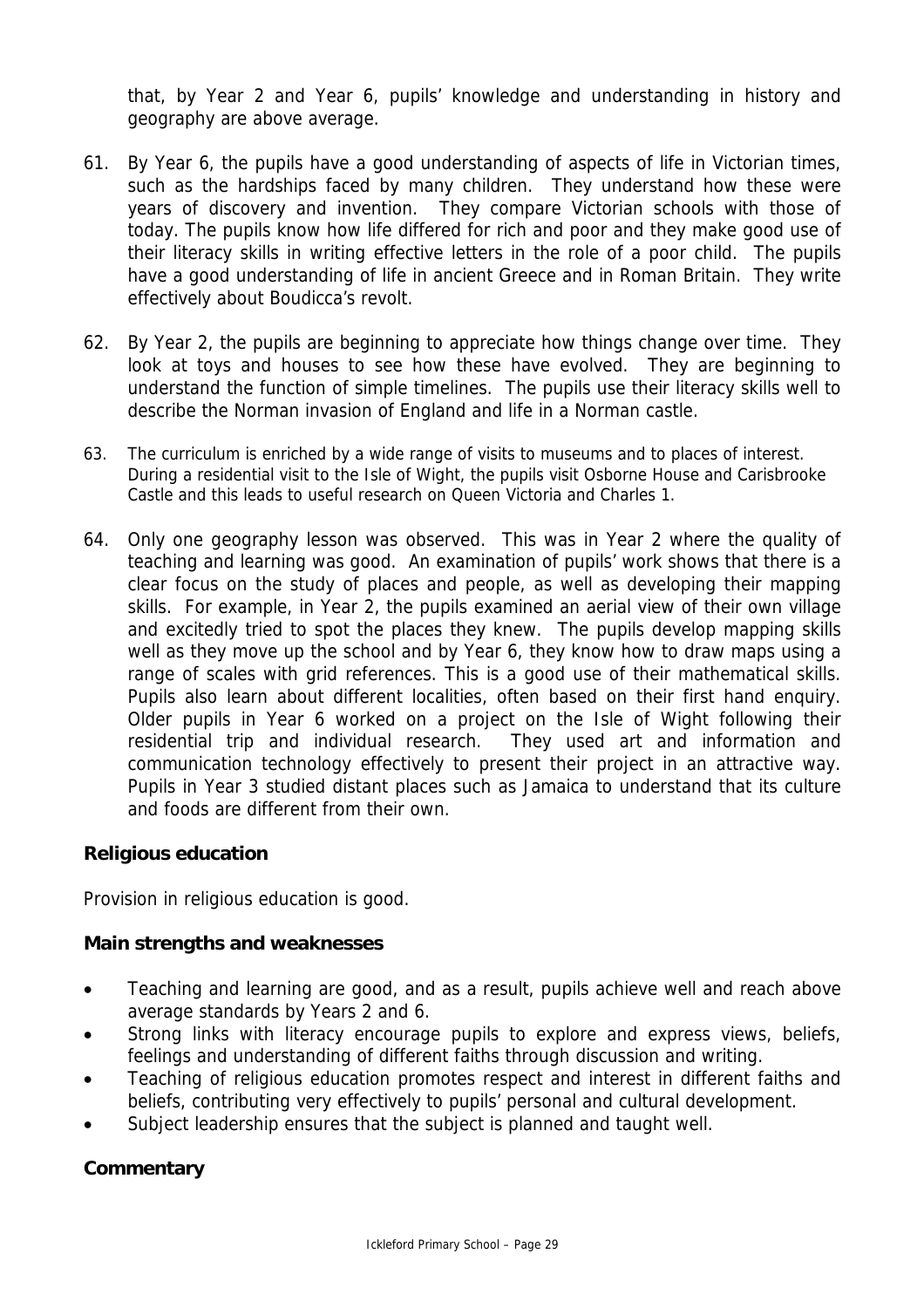- 65. Standards are above those expected by the locally agreed syllabus at the end of both Years 2 and 6. Achievement is good across the school and pupils with special educational needs make good gains in their learning. This is because teaching and activities are carefully planned to help all pupils to take a full part in lessons.
- 66. An analysis of work reveals that pupils show good attitudes to learning and take pride in the presentation of their work. In Year 2, the pupils record their visit to a church in well-written booklets and show good knowledge and understanding of the features of a church. By Year 6, pupils have a secure understanding of Christianity and stories from the bible. They have a good knowledge of the customs and beliefs of other faiths including Buddhism, Islam and Sikhism. Pupils make good use of their literacy and information and communication technology skills when writing and recording work. They use these skills particularly well, for example, the Year 4 pupils have written Harvest prayers to thank God 'for bright and warm weather that allows people to farm crops.' They have also used information and communication technology to create a Hindu symbol and images of Ganesh, a Hindu god.
- 67. The co-ordinator has monitored teaching and learning to ensure its good quality. Only two lessons, in Years 3 to 6, were observed. From the analysis of pupils' work and observation of lessons, it is clear that teaching is good. This includes opportunities for the pupils to visit places of worship and to listen to visitors from different religions. Teachers generally have high expectations of pupils, and as a result, they learn to develop respect for different religions. The pupils are encouraged to reflect on what they learn, linking it to their own feelings and experiences. In a Year 6 lesson, the teacher used examples of stained glass windows to remind pupils of the atmosphere inside a church. This led to the pupils discussing eagerly their feelings inside a church. They also talked about their feelings in a Sikh temple visited previously. A pupil from the Sikh background explained why she felt safe and secure there because it belonged to her community. Year 4 pupils learn about the Hindu festival of Raksha Bandhan and the positive aspects of sibling relationships with enthusiasm. These examples indicate that the subject makes a very strong contribution to pupils' personal and cultural development.
- 68. Assessment in the subject was informal until very recently. The co-ordinator has developed an assessment system, which has been introduced to the school this year. Teachers regularly mark pupils' work but the quality of marking is not consistent across the school. The curriculum is well led and good standards have been maintained since the last inspection.

# **CREATIVE, AESTHETIC, PRACTICAL AND PHYSICAL SUBJECTS**

## **Art and design**

Provision in art and design is very good.

## **Main strengths and weaknesses**

- By Year 6 the standards of the pupils' work are well above average.
- The technical skills required are very well taught.
- Pupils are able to experience a wide range of media.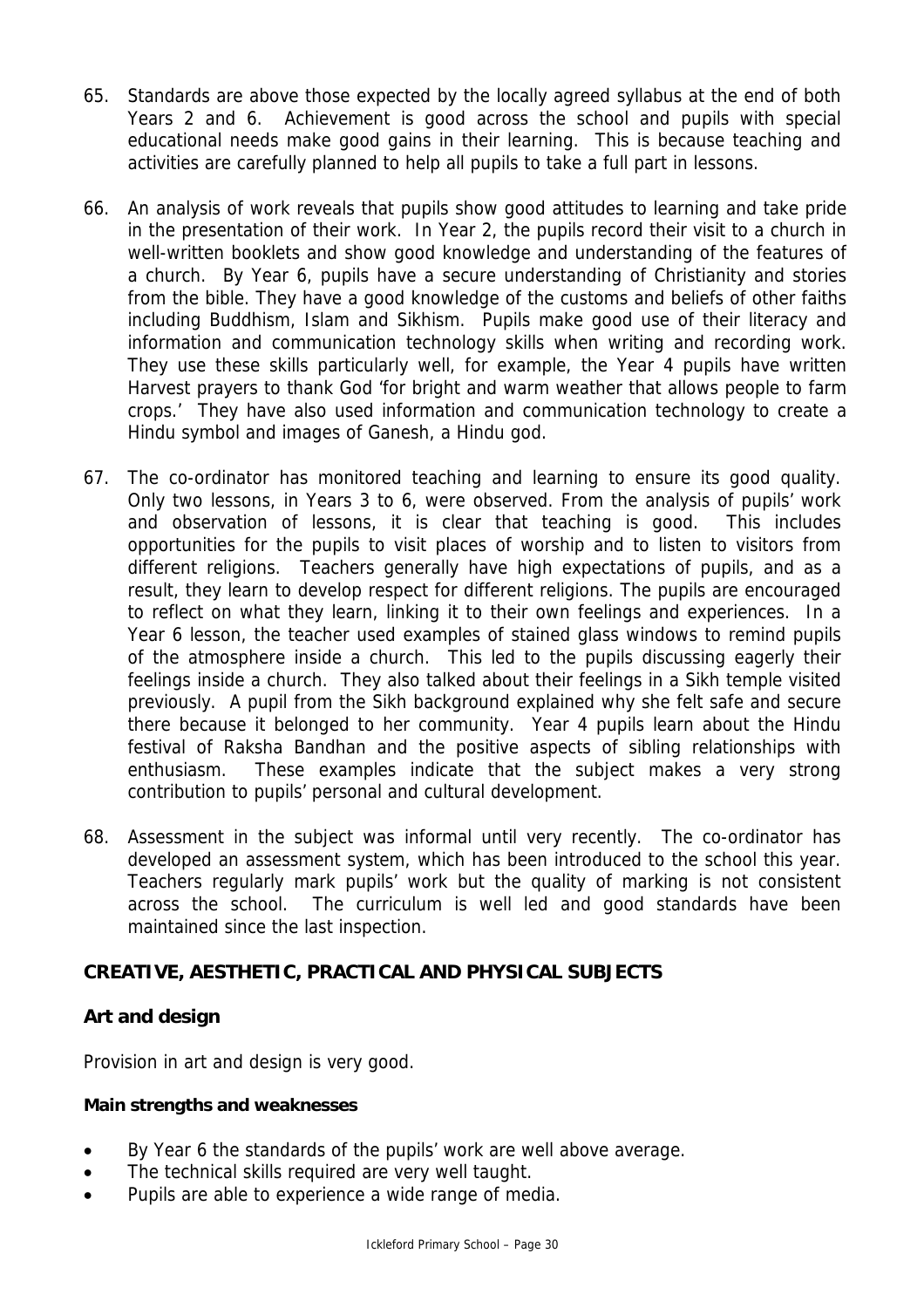- 69. Pupils enjoy art and design work. Samples of their work show very clearly that they have levels of skill that are well above average. From the earliest times that art and design is taught, appropriate skills and techniques are part of each lesson. Pupils make clear that the start of each lesson involves discussion and demonstrations of the uses of materials and techniques. A wide range of art materials, including various types of paint and pencils, crayon, and inks are available for the pupils to experience. Information and communication technology is used well to produce high quality pictures of dragonflies in a good link with science. The pupils in infant classes show good skill in mixing colours and apply these with care when, for example, painting pictures of winter vegetables. By Year 2 pupils produce work in the style of Mondrian, and develop their mathematical understanding and vocabulary by using words such as vertical, horizontal and diagonal. Pupils in other year groups work in the style of great artists and discover something of their life and work. By Year 5, sketchbooks are used well across the school, when pupils try out new ideas and design articles, prior to the process of making. Three-dimensional art is not so evident in the pupils' work. This aspect is included in the school's improvement plan for future development.
- 70. The teaching of art is good. Work is well planned and is well focused on specific areas of learning. Particular stress is placed on the quality of observation and pupils are encouraged to experiment with line and form. Teachers' high expectations of good quality result in high standards. The subject co-ordinator is very knowledgeable and is able to provide very good quality help and advice to colleagues. The pupils' achievement and progress are recorded and form part of their progress reports to parents.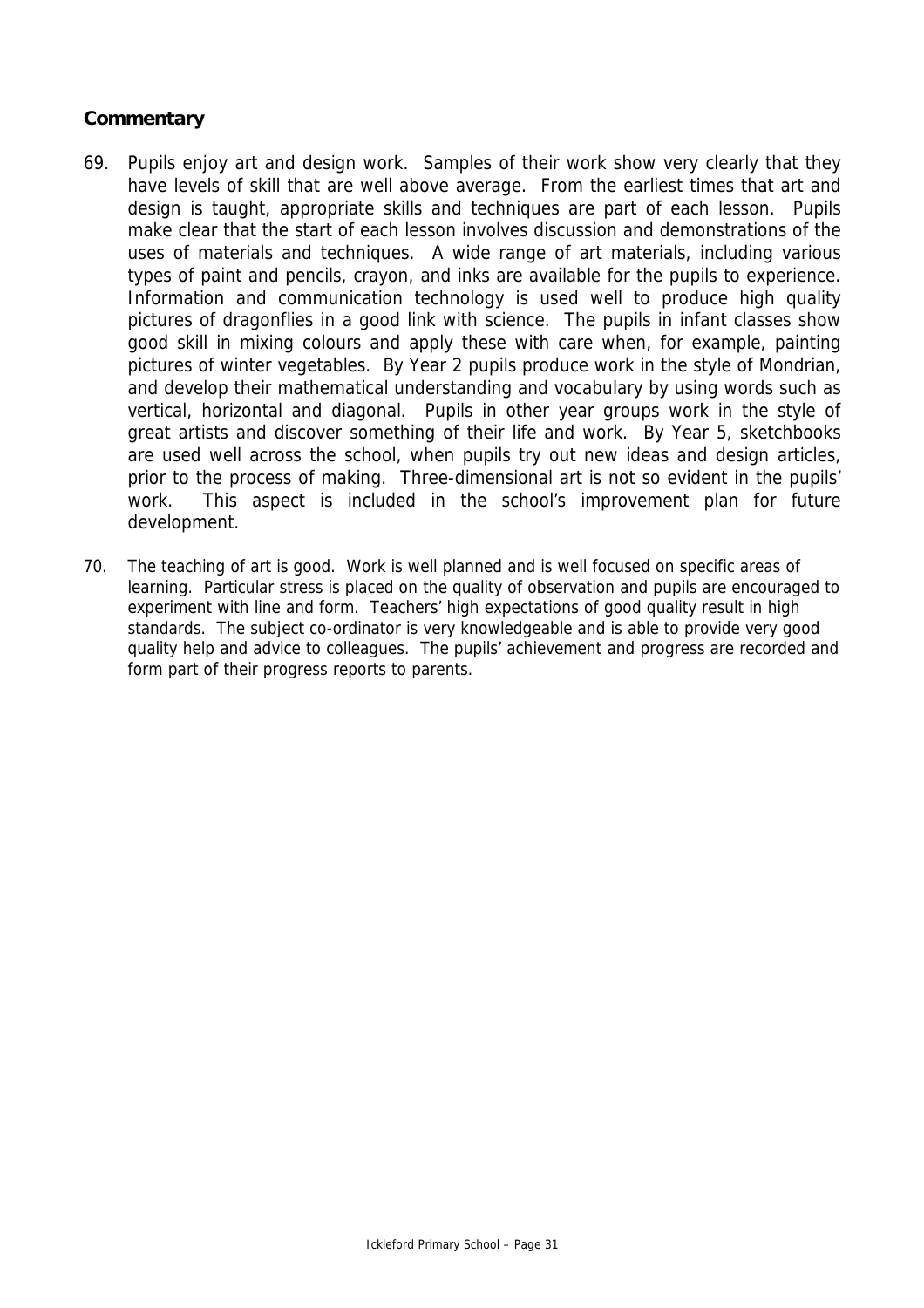## **Design and technology**

- 71. Design and technology was not a specific focus of this inspection and it was not possible to make judgements on the provision or the quality of teaching. Discussions with pupils, samples of work and teachers' planning show that the pupils develop a good understanding of the design process. Plans for the models they are to make are carefully drawn, and details of measurements and the materials to be used, are recorded in the pupils' own words. Evaluations of these are completed and changes are made where required. The pupils reveal that care is taken to ensure that safe and hygienic practices are taught, for example, when food technology is covered. Careful attention is paid to the quality and finish of the products produced. Good examples of this included the production of designs and wrapping paper for the outer layer of packages using information and communication technology. Skills learned in science are put to good use when pupils use electric power to drive their models of merrygo-rounds. Good attention is paid to the quality of finish of these models.
- 72. It was not possible to see sufficient **physical education** lessons during the inspection. Judgements on the quality of teaching and the standards achieved cannot therefore be made. Evidence was gathered from an examination of teachers planning and discussions with pupils. This indicated that all the various aspects of physical education take place over the course of a school year. This includes outdoor adventurous activities, which pupils undertake when attending residential educational visits, and includes activities such as abseiling and orienteering. There is a good range of activities for pupils to extend their sporting skills and enjoyment and these often involve pupils from a wide age range. Many of these take place during lunchtimes and after school and help pupils to increase their social as well as sporting skills. Pupils also successfully compete against other local schools in, for example, football and athletics. Skills are well developed and supported by both school staff and outside coaching staff.

# **Music**

Provision in music is very good.

## **Main strengths and weaknesses**

- The quality of teaching and playing of music are well above average.
- Music plays an important part in pupils' social and cultural development.

## **Comments**

- 73. The pupils' interest and enjoyment of music is very high. There is a flourishing and very successful choir and a large number of pupils have the opportunity to undertake individual tuition with local education authority music staff. This results in very good standards in the school orchestra which includes pupils from the whole of the junior age group.
- 74. The quality of teaching is very good and results in standards which are well above expected levels. All infant and junior pupils are taught music by the headteacher who has a high level of skill and knowledge of the subject. Her enthusiasm and enjoyment of music has a very positive effect on pupils and they are keen to be involved in making music. The lessons for pupils in Years 2 and 3 were very well planned and contained high levels of challenge for all the pupils involved. The quality of singing was very good and resulted from the focus on the improvement of diction, phrasing and timing. Pupils sang enthusiastically and very tunefully. Older pupils in Year 6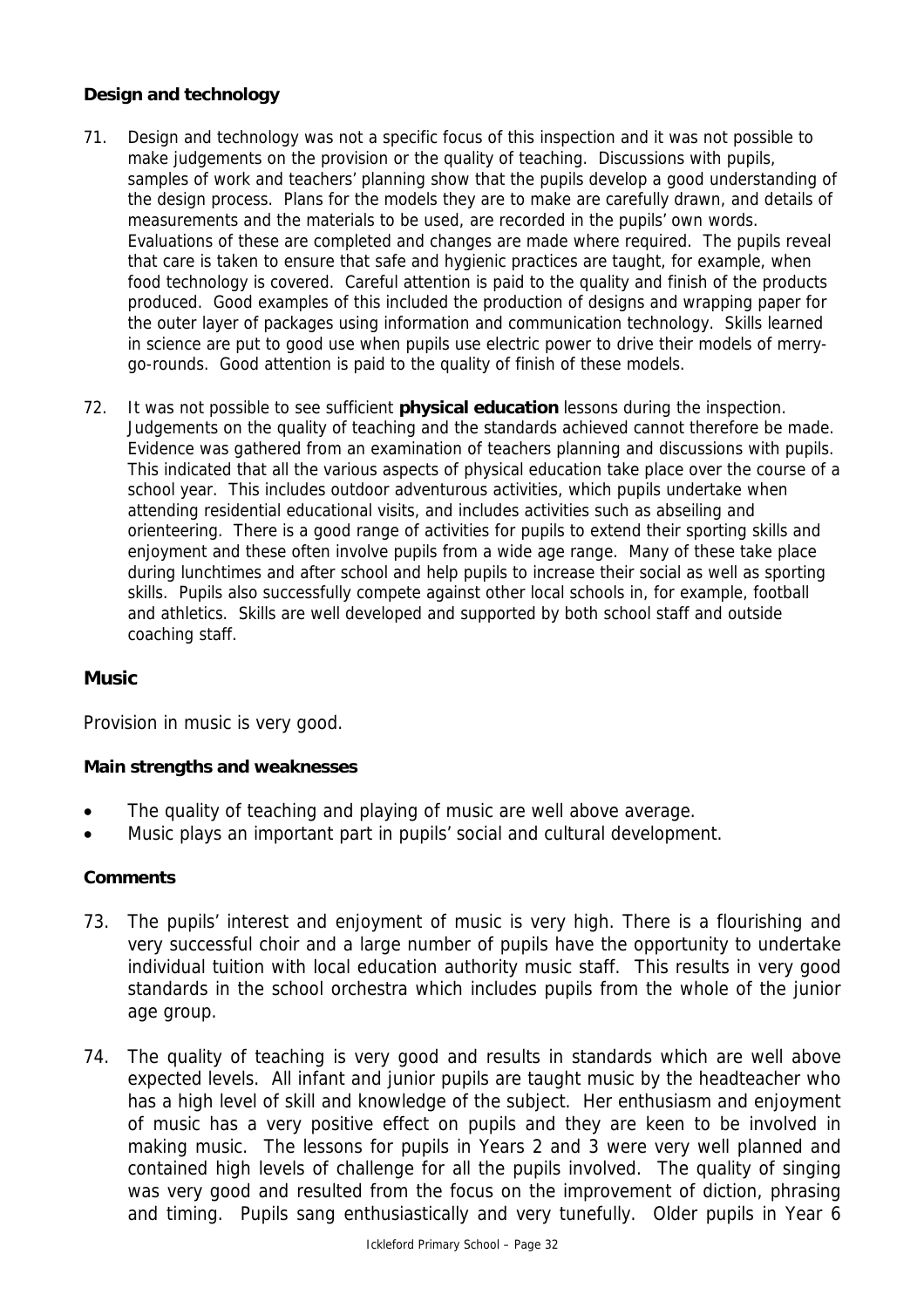listen appreciatively to the music from the ballet "Swan Lake", describing the varying elements of the music using the correct technical vocabulary.

75. Opportunities for pupils to take part in musical events are very good. The choir has represented the education authority at a choir festival in London and regularly entertains groups in the community. Instrumental tuition is provided for a wide range of pupils and includes instruments such as the violin, cello and piano. A high percentage of pupils are able to read music and this directly helps their composition skills.

## **PERSONAL, SOCIAL AND HEALTH EDUCATION AND CITIZENSHIP**

There is good provision for personal, social, health education and citizenship education.

#### **Main Strengths and weaknesses**

- There are regular opportunities for the pupils to discuss issues of concern.
- The pupils have plenty of opportunities to develop social skills.

#### **Commentary**

76. There are regular opportunities for the pupils to discuss relevant issues, such as feelings; rules; responsibilities; listening to others and playing a constructive role in the community. The pupils develop social skills in assemblies, school productions and clubs and on school visits. Older pupils are given responsibility in carrying out tasks around the school and they share reading sessions with younger pupils. The pupils think of people less fortunate than themselves by supporting Garden House Hospice and other charities. They learn about the need for a balanced diet as part of a healthy lifestyle and about the dangers of alcohol and drugs misuse. There is formal sex education for pupils in Years 4 to 6.